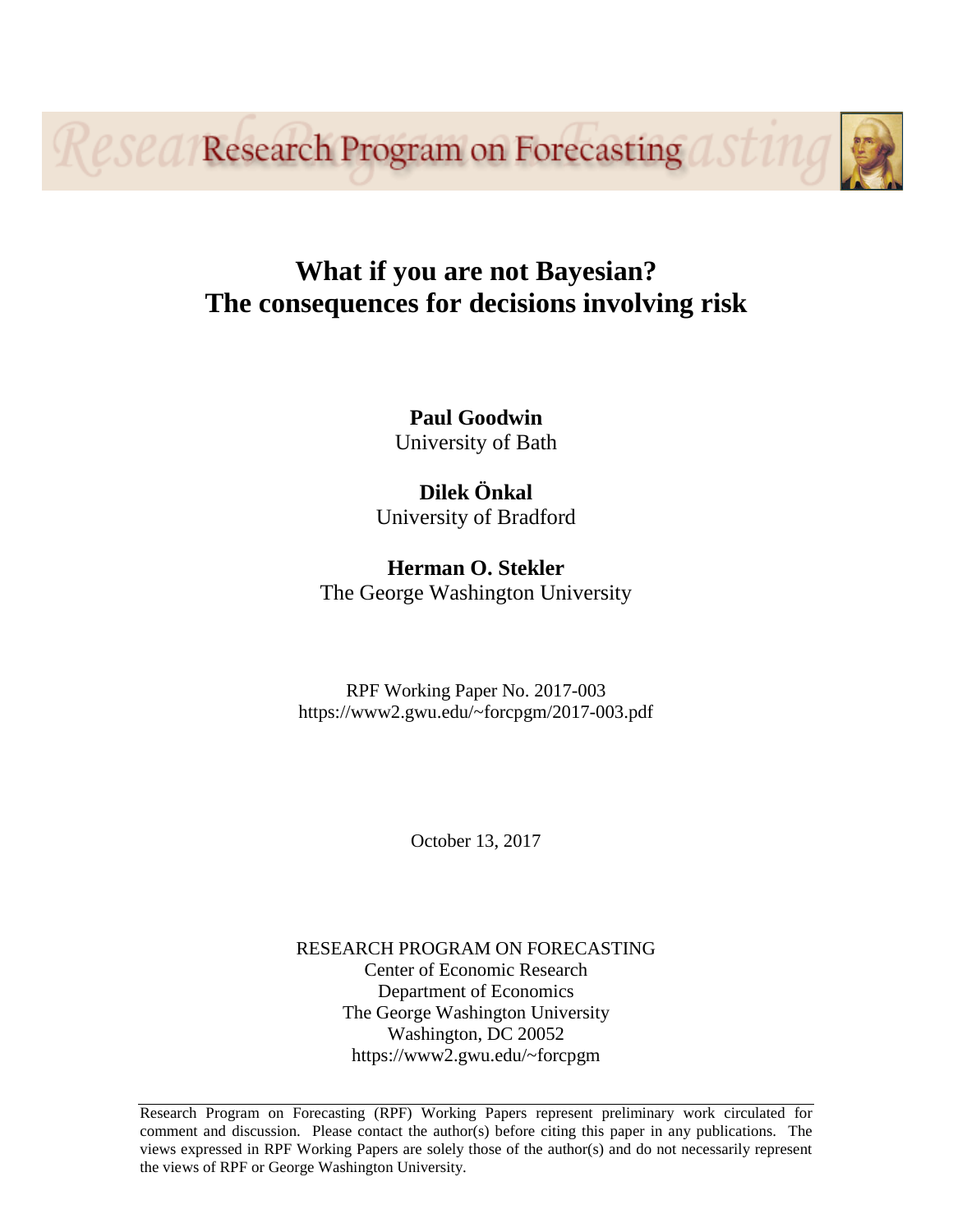# **What if you are not Bayesian? The consequences for decisions involving risk**

 $\ddot{\phantom{0}}$ 

Paul Goodwin\* The Management School University of Bath Bath, BA2 7AY, United Kingdom

> Email: mnspg@bath.ac.uk Tel: 01373 461617 Fax: 01373 461617

Dilek Önkal Faculty of Management & Law University of Bradford Emm Lane, Bradford BD9 4JL, United Kingdom E-mail: D.Onkal@bradford.ac.uk

> Herman O. Stekler Department of Economics The George Washington University Washington DC 20052, USA E-mail: hstekler@gwu.edu

> > \*corresponding author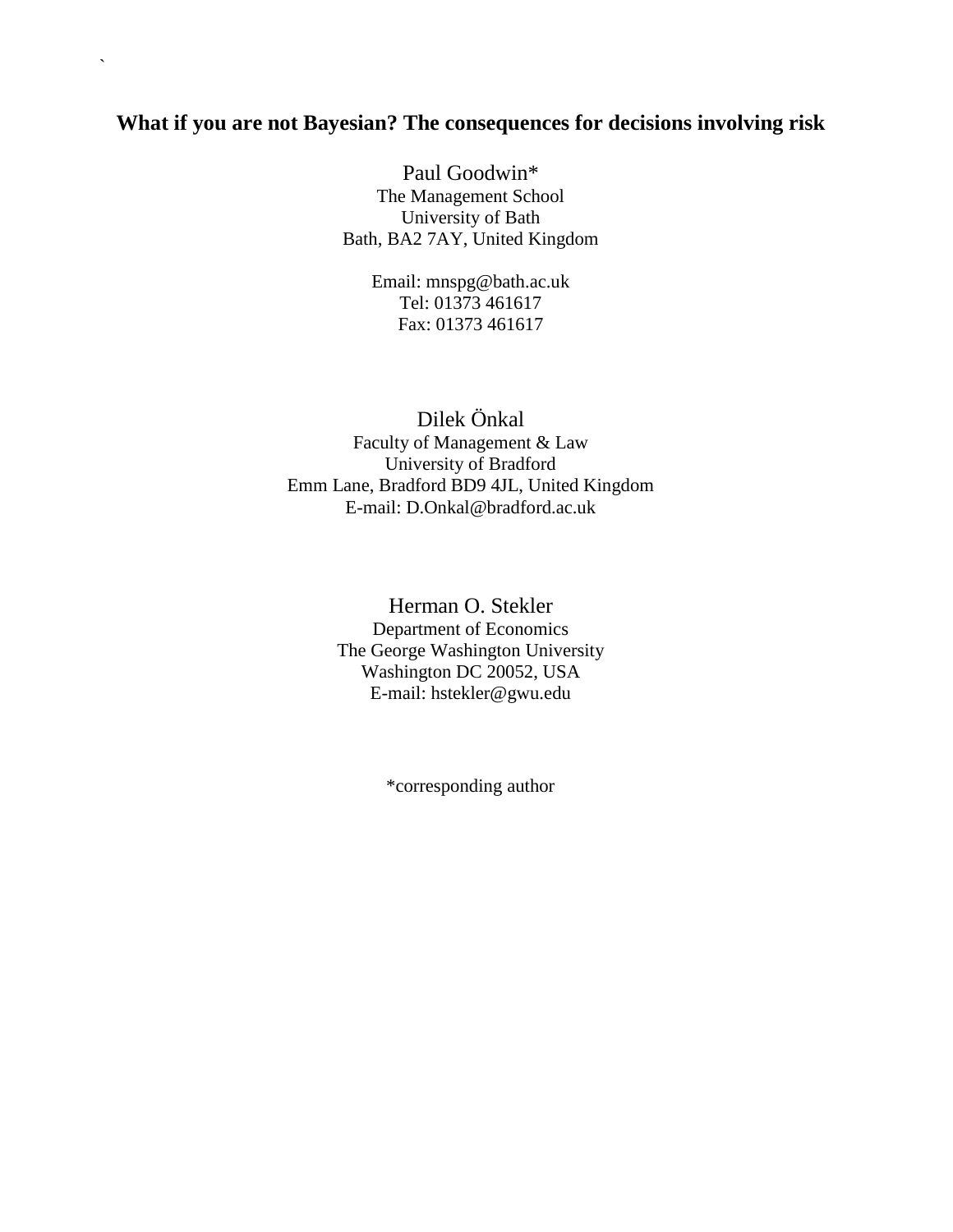# **Abstract**

`

Many studies have examined the extent to which individuals' probability judgments depart from Bayes' theorem when revising probability estimates in the light of new information. Generally, these studies have not considered the implications of such departures for decisions involving risk. We identify when such departures will occur in two common types of decisions. We then report on two experiments where people were asked to revise their own prior probabilities of a forthcoming economic recession in the light of new information. When the reliability of the new information was independent of the state of nature, people tended to overreact to it if their prior probability was low and underreact if it was high. When it was not independent, they tended to display conservatism. We identify the circumstances where discrepancies in decisions arising from a failure to use Bayes' theorem were most likely to occur in the decision context we examined. We found that these discrepancies were relatively rare and, typically, were not serious.

Keywords: decision processes; Bayes' theorem; judgmental biases; risk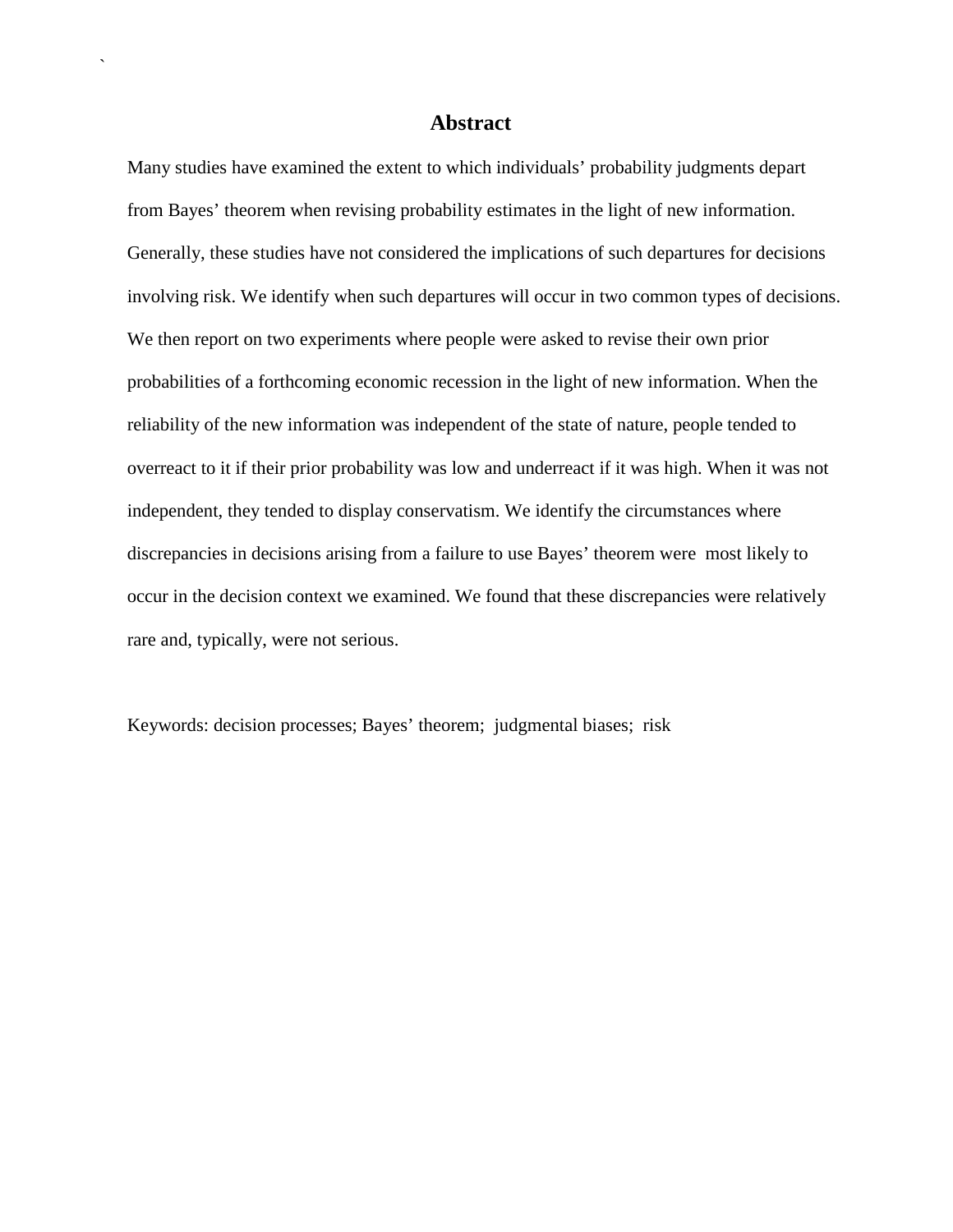# **What if you are not Bayesian? The consequences for decisions involving risk 1. INTRODUCTION**

`

A sizeable literature has developed since the 1960s examining the extent to which people depart from Bayes' theorem when they revise subjective probability estimates in the light of new information. The overwhelming conclusion of this research is that people's revised estimates generally do not conform to Bayes' theorem, though the nature of the discrepancies has tended to vary with the type of task being performed. Much of this research has tended to employ tasks relating to book bags and poker chips or quiz-type questions and often the prior probabilities have been supplied by the researcher, rather than being based on the individual's own judgment. While this research has produced many insightful results relating to human cognition and biases, the purpose of making probability judgments is to inform decision making and this literature has generally not considered whether the consequences of departing from Bayes' theorem are likely to be serious when decisions involving risk are being made.

In this paper we address two questions. First, how frequently will decisions based on Bayes' posterior probabilities differ from those based on 'judgmentally-revised' probabilities (we will refer to these as 'discrepant decisions')? Second, when discrepant decisions are made, how serious will the consequences be? We consider these questions in relation to two types of decisions which are commonly encountered: (i) those where the decision involves identifying the most probable of two events, and (ii) those where a decision maker has the option of either receiving an intermediate payoff for certain or a risky choice which will deliver either a better or worse payoff. In both cases, we examine the research questions when the prior probabilities reflect the decision maker's own initial beliefs about the probabilities associated with the decision.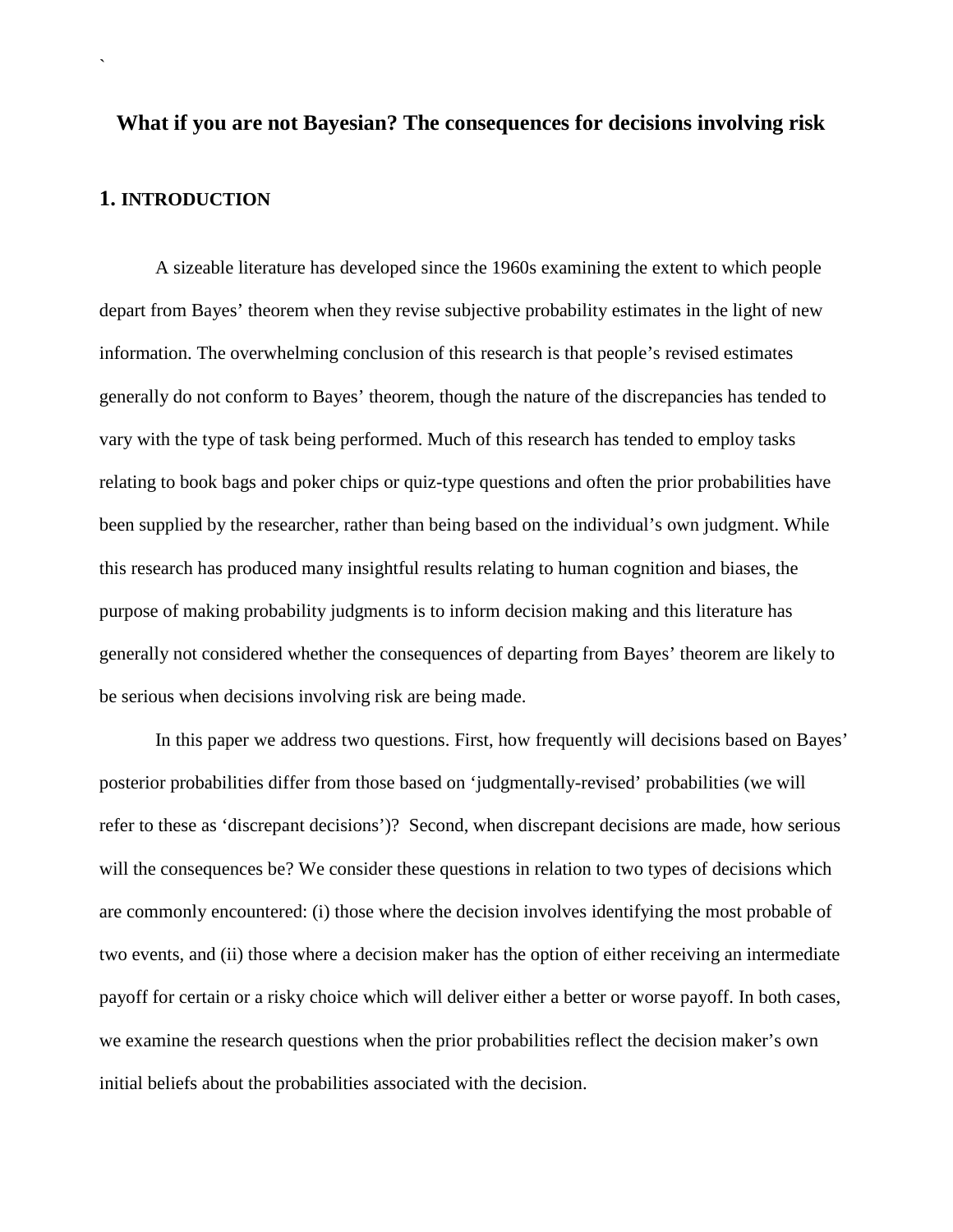Following a review of the relevant literature, we identify when decisions will be sensitive to departures from Bayes' theorem. We then explore how often discrepant decisions are likely to occur using data from two experiments where decision makers were asked to make probability assessments relating to possible future economic recessions.

# **2. LITERATURE REVIEW**

`

Assume that a decision maker has a prior probability  $p(h_1)$  that an event  $h_1$  will occur so that the implicit prior probability of the event not occurring  $p(h_0)$  is  $1 - p(h_1)$ . If the decision maker revises his or her probabilities according to Bayes' theorem when new information, I, about the state of the world is obtained the revised or posterior probability of the event occurring will be:

$$
p(h_1|I) = \frac{p(I|h_1) \cdot p(h_1)}{p(I|h_1) \cdot p(h_1) + p(I|h_0) \cdot p(h_0)}
$$
(1)

Researchers, particularly economists, have often assumed in their models of human prediction and decision making that people revise their prior beliefs according to (1). For example, Schnader and Stekler (1998) assumed that economic forecasters revise their estimates of the probabilities of recessions according to Bayes' theorem when they receive new information from economic indicators. However, a number of alternative accounts of how people actually revise prior probabilities in the light of new information can be found in the literature. Studies published in the 1960s found that people are conservative in that they do not change their prior probabilities sufficiently when they receive new information when compared with the 'normative' posterior probabilities indicated by Bayes' theorem (Edwards, 1968; Phillips and Edwards, 1966). Later work in areas such as law (Thompson and Schumann, 1987) and accounting (Eger and Dickhaut, 1982) has reported similar findings.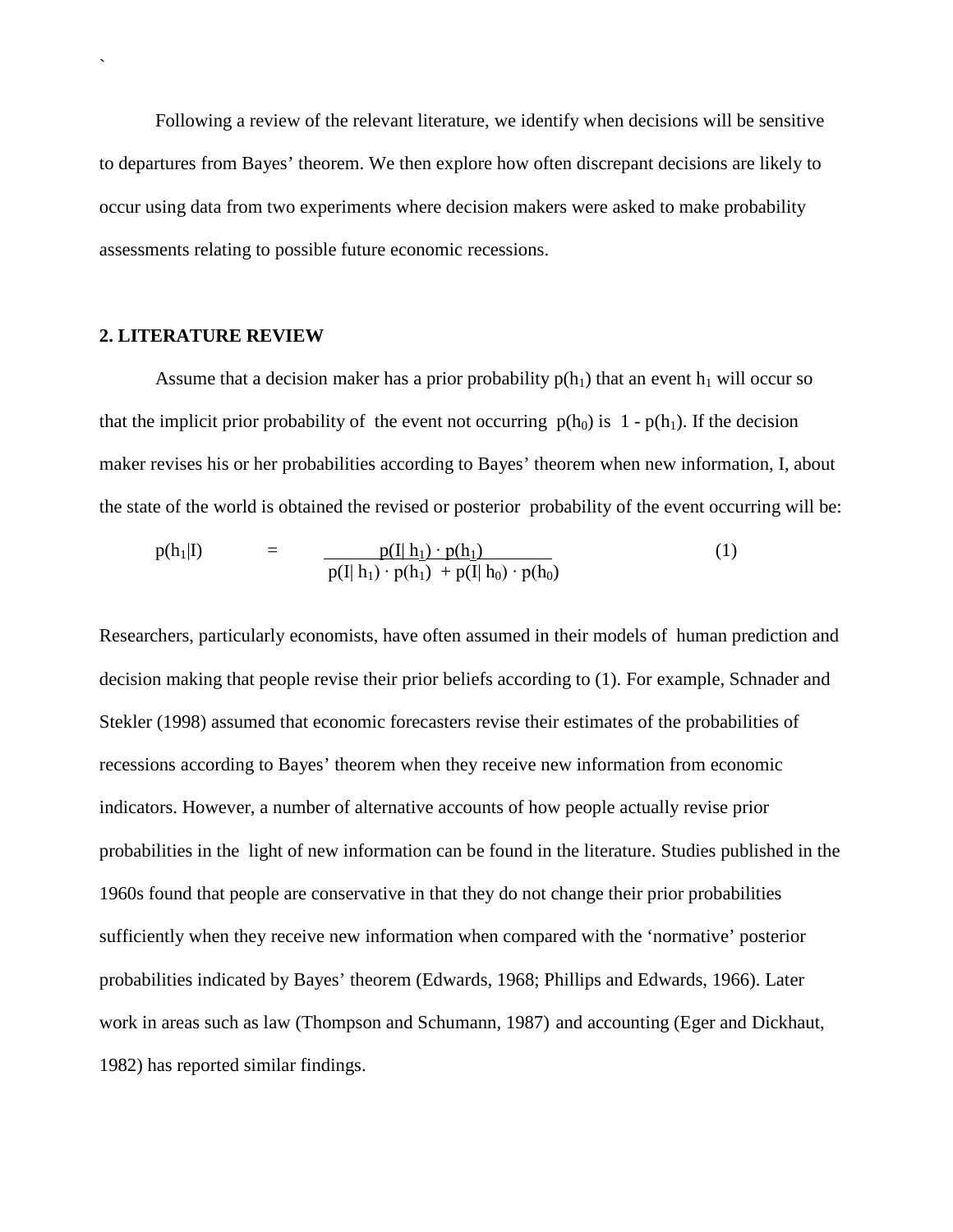In contrast to the finding that people 'overweight' prior probabilities, some studies have suggested that people discount base rates and do not conform to the prior probabilities that they imply. The representativeness heuristic (Kahneman and Tversky, 1973) has been used to explain this. The heuristic appears to be used when the new information is regarded as being more representative of one state of nature rather than others. If this is the case, then that state of nature is given a high posterior probability without reference to the prior probability. The 'inverse' fallacy where people confuse  $p(I|h_1)$  with  $p(h_1|I)$  provides an alternative reason why people might neglect prior probabilities though there has been some debate in the literature as to whether this is distinct from base-rate discounting (Villejoubert and Mandel, 2002).

`

It is well established that individuals use different heuristics in different decision situations so variations in the nature of the tasks employed in the above studies will probably account for these different findings (Grether, 1992). In this paper our interest is in decisions where people represent their initial beliefs in the form of *their own* prior probabilities. The Bayesian approach to decision making and inference is inextricably linked to subjective 'degrees' of belief' and how these are revised when new information is available. Our focus is therefore on how a given subjective belief is revised, not on how an externally provided or 'objective' probability is revised. Also, we are not concerned with how the prior subjective belief is formed in the first place, though of course, such beliefs will vary between individuals. One of the key influences on the weight that is attached to the prior probability in a given task is likely to be the salience of this probability when compared to other information presented in the task. A prior probability will be expected to have greater relative salience when it is the decision maker's own estimate. People will be predisposed to pay more attention to their own prior (Evans et al., 2002), especially when it has resulted from some deliberation and effort. Moreover, the 'advice literature' suggests that people may have an egocentric bias and attach undue confidence to their own judgments (Bonaccio and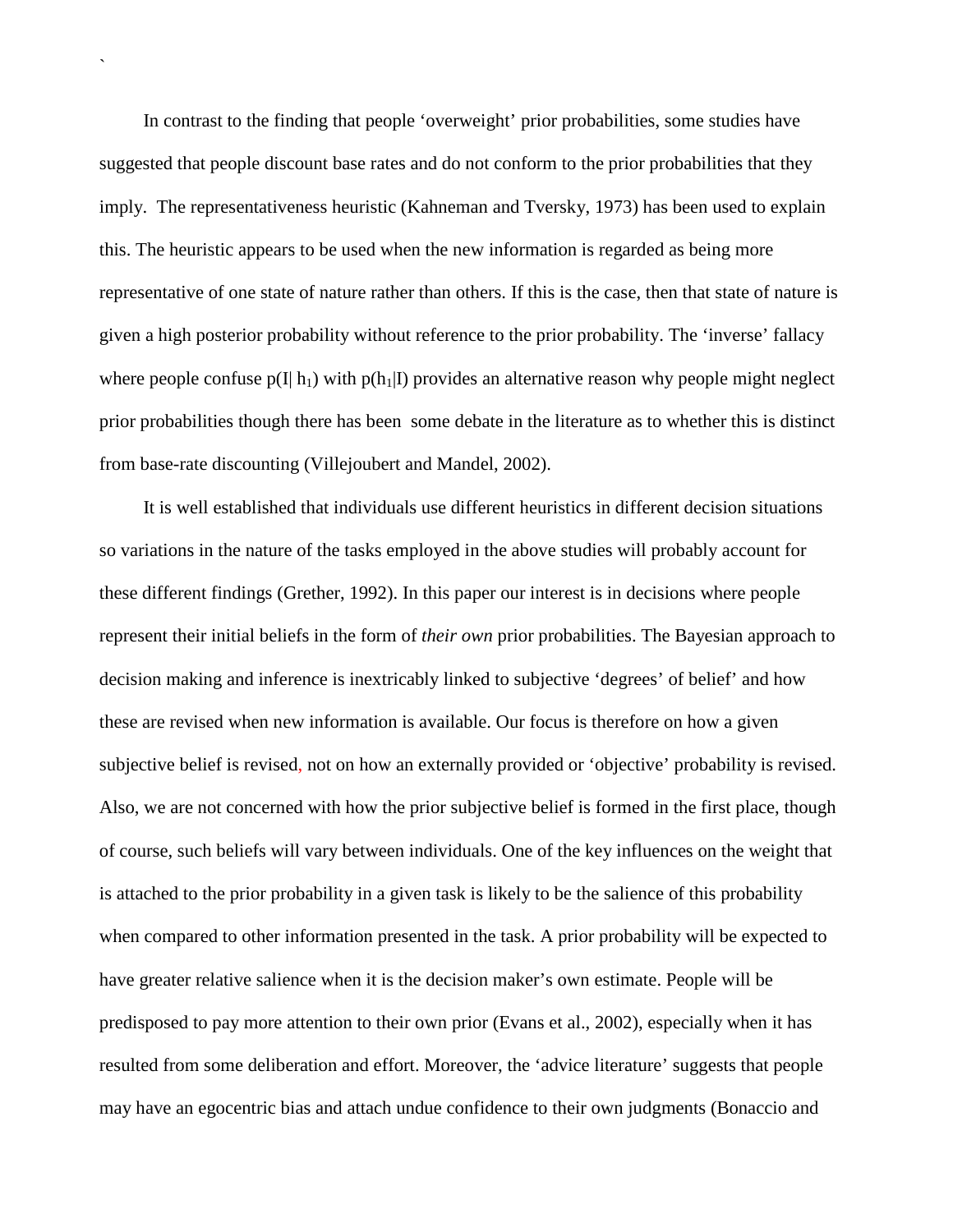Dalal, 2006). To the extent that new information (e.g. in the form of a forecast) can be regarded as a form of advice, it may be prone to be neglected, particularly if it is perceived to result from statistical analysis rather than a human 'expert' (Önkal et al., 2009).

`

Much research has involved experiments where people were not asked to estimate or even directly consider a prior probability. For example, in the 'book-bag and poker chip' studies the experimenters assumed that a given prior probability applied but did not explicitly provide this (Mahmoud and Grether, 1995; Charness et al., 2007; Holt and Smith, 2009). In these circumstances it is perhaps not surprising that the prior probability will be neglected. This means that the discrepancies observed in these studies between the participants' posteriors and those obtained through Bayes' theorem may be different from those that we report later.

Another influential factor in the probability revision task is the form in which probabilistic information is provided to forecasters. Some research suggests that information in a frequency form is more likely to be used and used more effectively than information presented as probabilities (e.g. "10 out of every 800 women have breast cancer at age 40" rather than "the probability of breast cancer for a women at age 40 is 0.0125") (Cosmides and Tooby, 1996; Gigerenzer and Hoffrage, 1995; Koehler, 1996). However there is also some controversy in the literature about what constitutes useful frequency information and why information in this format is useful (see Barbey and Sloman (2007) and associated commentaries). For example, Evans et al. (2000) found that frequency formats were not generally associated with better performance than probability formats when probability information was presented in a way that also allowed accurate perception of the underlying set structure. In particular information on the relative frequency or probability of the conjunction of  $I|h_1$  and  $h_1$  (e.g., the relative frequency of occasions when a recession is forecast *and* a recession subsequently occurs) can make the Bayesian computations relatively simple (Barton et al. 2007). Of course, in many important real-world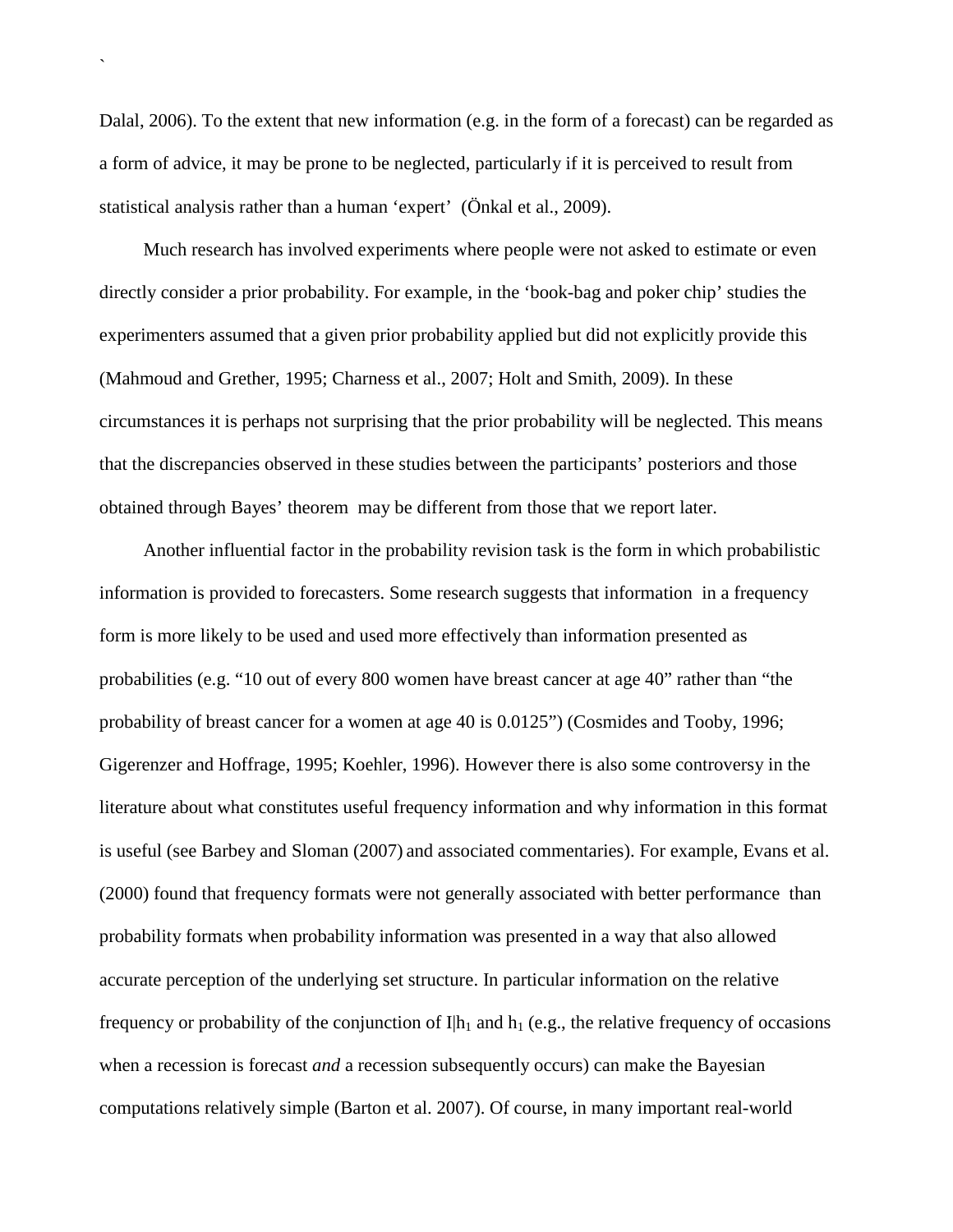situations forecasters may not have the opportunity to gather their own frequency information, particularly in relation to the reliability of the new information. Alternatively, their ability to recall this information may be limited so that they have to rely on information presented in summary statistics by a third party which may not be in the convenient conjunctive form.

# **3. THEORETICAL CONSIDERATIONS**

`

Even though people may not adhere to Bayes' theorem when revising their probabilities the results may not be substantially different from the Bayes' posteriors (Villejoubert and Mandel, 2002; Girotto and Gonzalez, 2001). Recently, Goodwin (2015) suggested two simple heuristics that people could employ to revise prior probabilities and, in most cases, obtain the same decision as that implied by Bayesian revision. However, it is unclear whether people naturally employ these heuristics and, if they do not, whether any deviations from Bayesian revision are likely to be large enough to be consequential when their revised probabilities are used to make decisions. Based on Goodwin (2015) we examine two types of decision: i) decisions that involve the identification of the most probable event (for brevity, we will refer to this as a Type A decision) and ii) decisions involving a choice between obtaining an intermediate outcome for certain or choosing an alternative which will lead to either the best and worst possible outcomes with given probabilities (Type B decision). We use two measures to assess whether a discrepancy between an individual's revised probability and the Bayes' posterior probability is consequential: i) whether the two probabilities imply that different alternatives should be chosen, and ii) the utility loss resulting from the discrepancy. The utility loss is the difference between the expected utility of the best option based on the Bayes' posterior and the 'true' expected utility of the option that would be selected using the individual's revised probability (Barron and Barrett 1996). The 'true' expected utility of this option is calculated using the Bayes' posterior probabilities.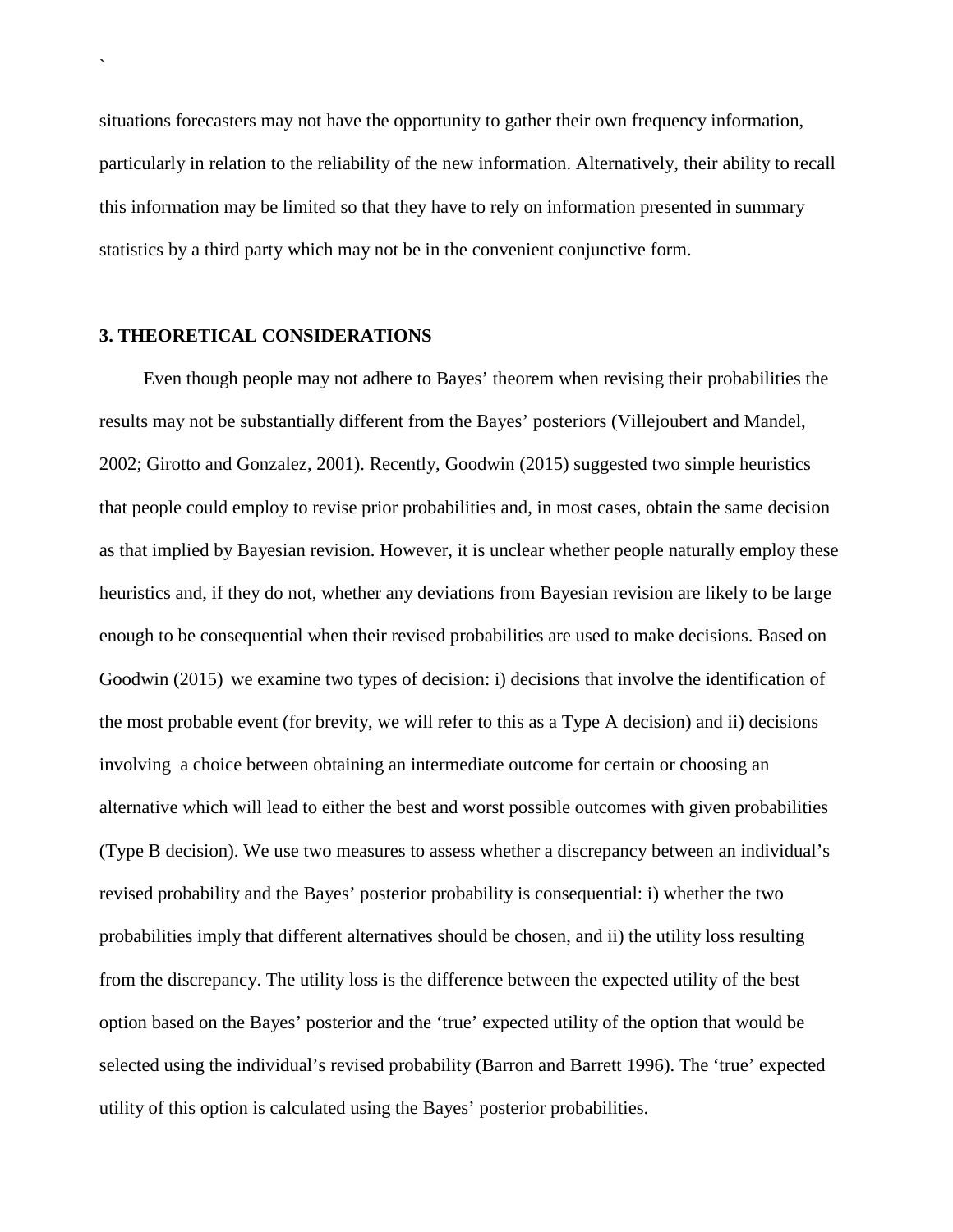## **3.1. Type A Decision**

`

In many situations, decision makers face a simple choice which involves identifying which is the most probable of two possible outcomes. This problem often occurs in forecasting when the forecast is to be presented without probabilistic information. For example, a weather forecaster may choose to forecast rain rather than fine weather because s/he judges rain to be more likely (in meteorology these are often referred to as category forecasts). Similarly, in sporting events involving two parties, forecasts of the winner will simply be based on which of the two possible contenders is thought to have the highest probability of victory. This decision can be represented by the simple decision tree in Figure 1 where F1 and F2 are, respectively, forecasts that events E1 and E2 will occur, and w is the probability of event E1. The decision maker's utilities are displayed at the ends of the branches. These are 0 and 1 for the worst and best outcomes respectively. Note that this decision assumes that the utility of choosing the correct option is the same, irrespective of which option is chosen and the same applies to choosing the incorrect option. For example it assumes that an economic forecaster has the same levels of satisfaction with a correct forecast of a recession and a correct forecast of no recession. Let  $w = p_B$  if the Bayes posterior probability is used to make the decision after the receipt of new information and let  $w =$  $p<sub>E</sub>$  if the decision maker's estimate of the posterior probability is used instead. As discussed by Goodwin (2015), the chosen alternatives will differ only if  $p_E > 0.5$  when  $p_B < 0.5$  or when  $p_E < 0.5$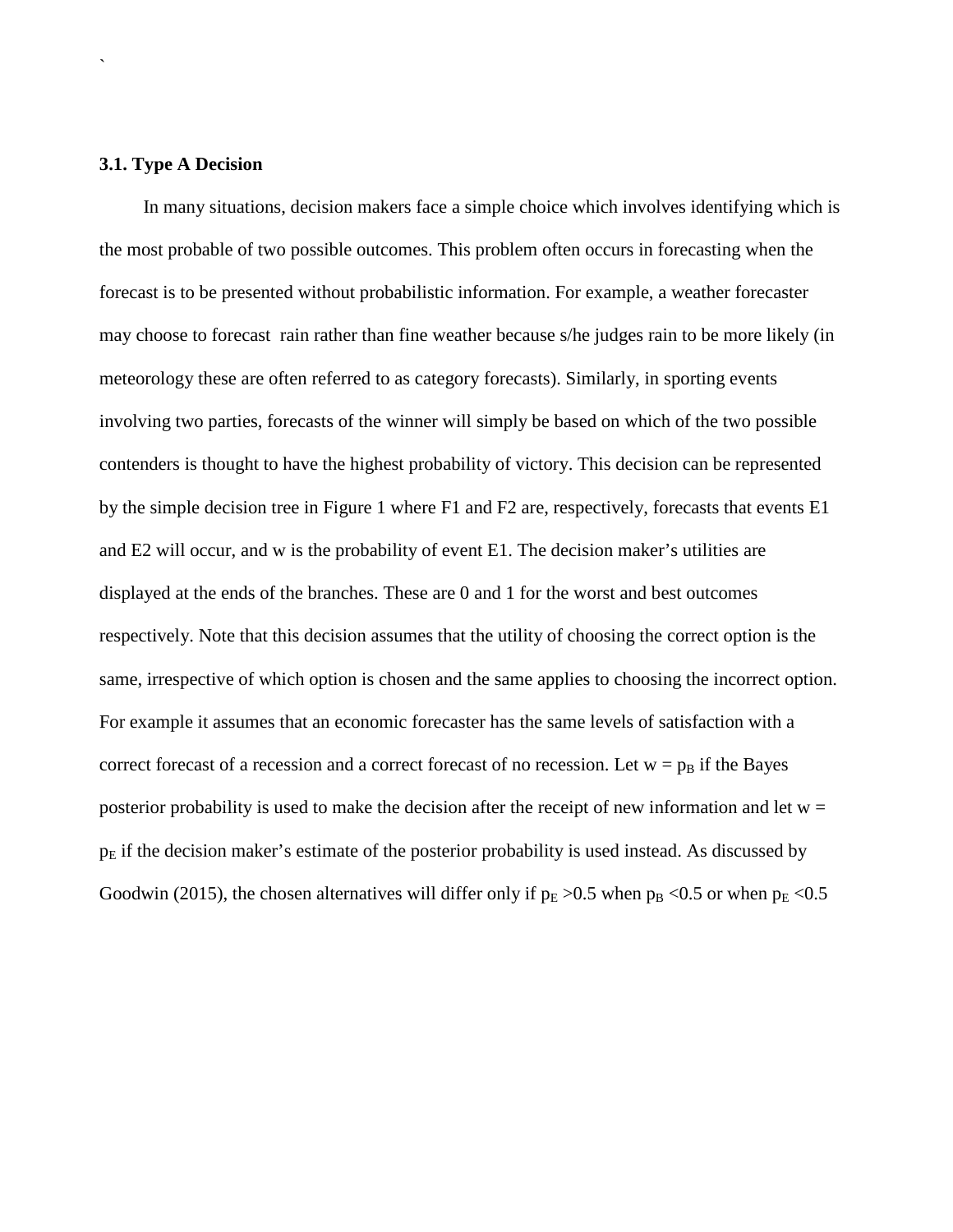when  $p_B > 0.5$ . When the decisions do differ, the expected utility loss will be  $|2p_B -1|$ .



**Figure 1 Decision tree for identifying the most probable event (Type A)**

# **3.2. Type B Decision**

`

Figure 2 displays a decision tree for another type of decision problem that people often face either as a complete decision or as part of a more complex decision structure. Here a choice has to be made between an option,  $A_2$ , with a certain intermediate outcome and a risky alternative,  $A_1$ , that will result in either worse or better outcomes,  $O_1$  or  $O_2$ . The utilities of the alternative-outcome combinations are displayed at the ends of the branches and range from 0, for the worst outcome, to 1, for the best, with  $0 \le U \le 1$ . The prior probability of the worst outcome O<sub>1</sub> is x.

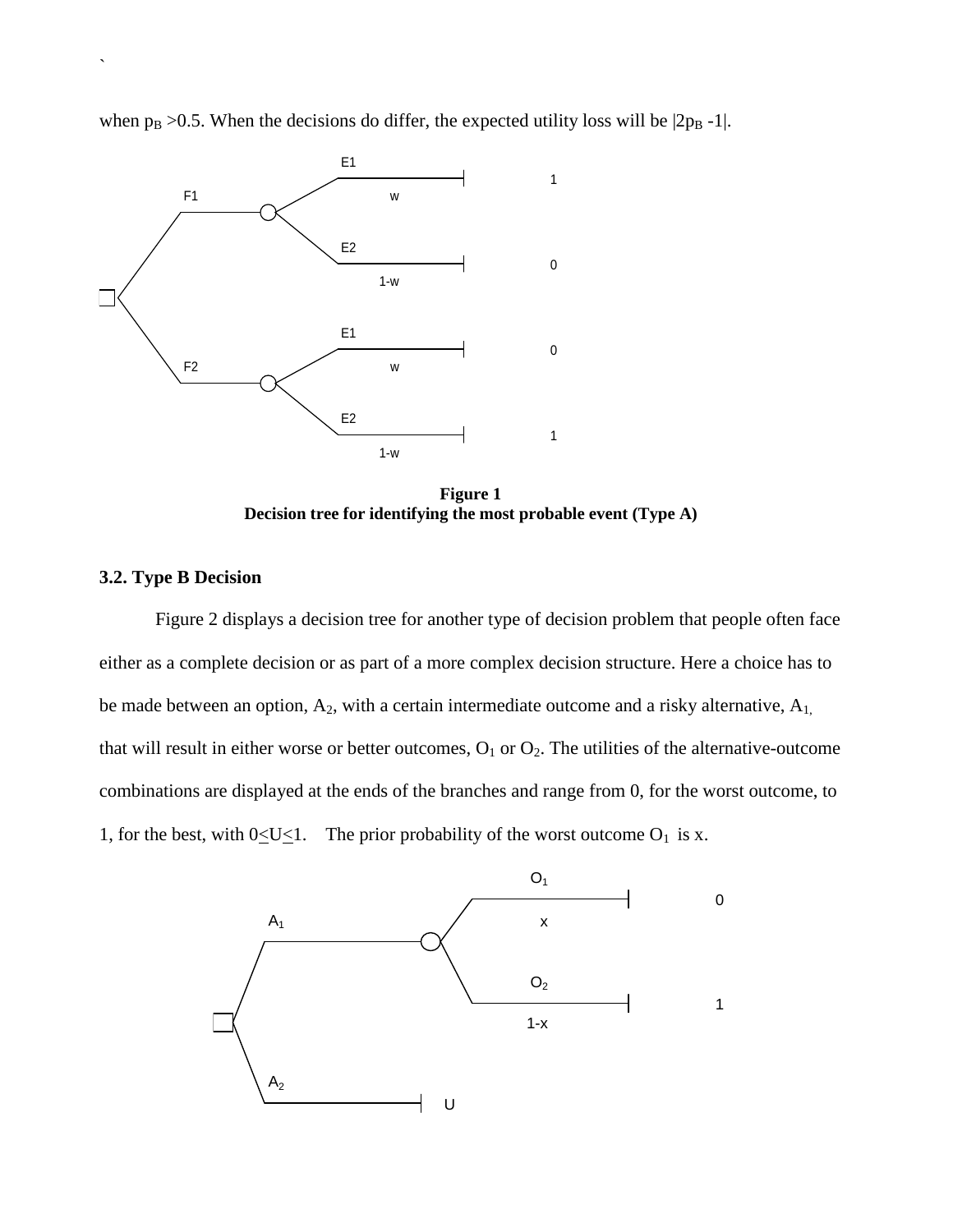# **Figure 2 Decision tree for choosing between options with certain and risky outcomes (Type B)**

Let  $x = p_B$  if the Bayesian posterior probability is used to make the decision after new information has been received and let  $x = p_E$  if the decision maker's estimate of the revised probability is used. If the decision maker's preferences are consistent with the axioms of utility theory (e.g., see Goodwin and Wright, 2014), s/he will be indifferent between the alternatives,  $A_1$ and  $A_2$ , when  $U = 1-x$ . Suppose that, for a given decision maker,  $U = U^*$  and they estimate a posterior probability  $p_E$ . Discrepant decisions will be made if:

> $p_E > 1-U^*$  when  $p_B < 1-U^*$ or  $p_E < 1-U^*$  when  $p_B > 1-U^*$

The expected utility loss of a discrepant decision will be  $|U^* + p_B - 1|$ .

# **4. EXPERIMENT 1: SYMMETRIC INDICATORS**

We will refer to new information where  $p(I|h_1) = 1 - p(I|h_0)$  as a symmetric indicator. This implies that the reliability of the indicator is the same, irrespective of the state of nature. For example, this would apply if a weather forecast has the same probability of being correct whether it is due to rain or not rain. The first experiment was carried out to investigate for the two types of decision referred to above and when an indicator is symmetric: i) the frequency with which a failure to adhere Bayes' theorem will to lead to discrepant decisions, and ii) the typical consequences of any discrepancy. The experiment involved participants revising *their own* prior probabilities in the light of new information as part of a decision on whether to invest in an overseas country. We next give details of this experiment.

#### **4.1. Participants**

`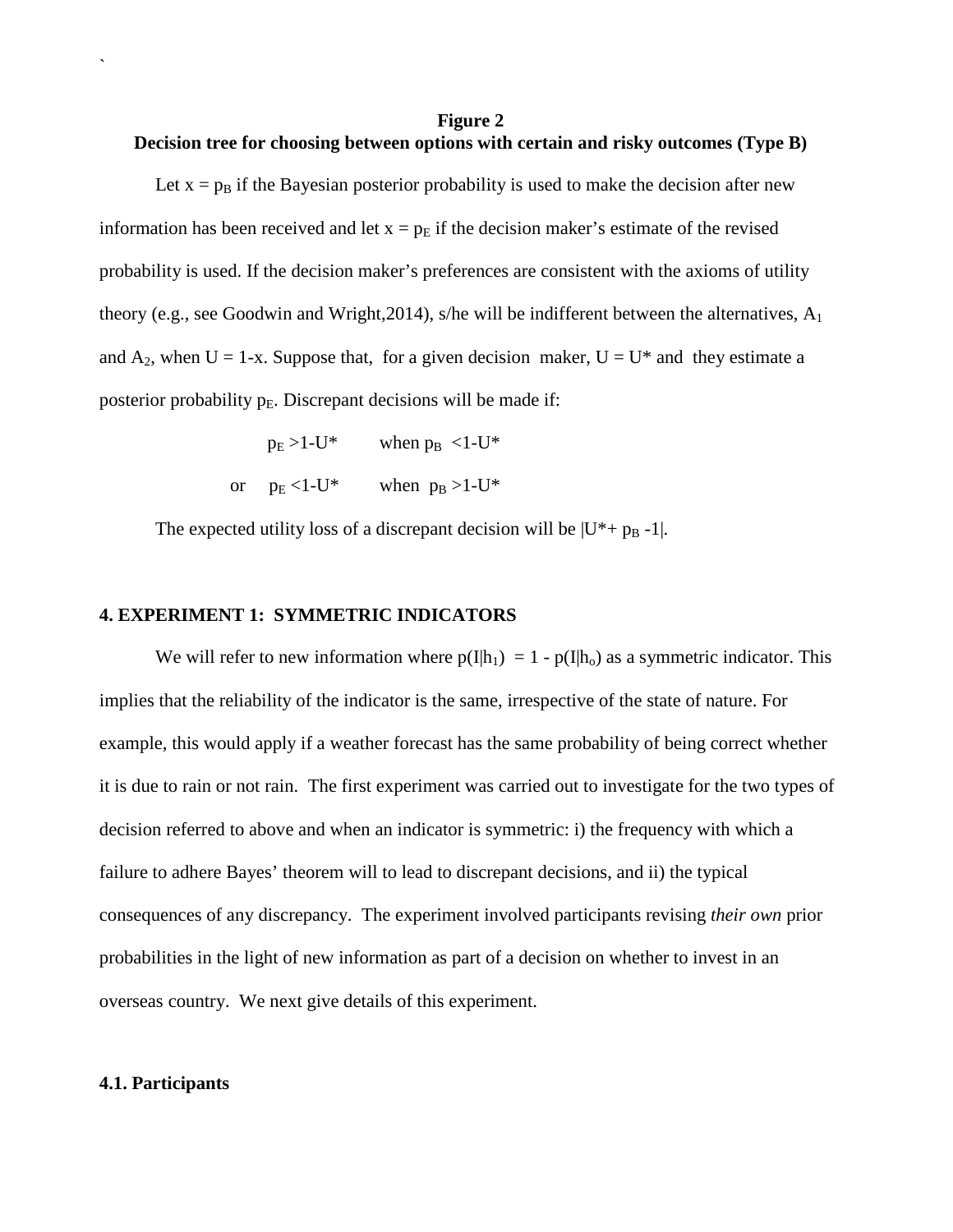Fifty-six people participated in the experiment. They consisted of 36 MBA students taking a statistics class at Bilkent University (Turkey) and 20 managers taking part in a forecasting workshop at the university. Because of incomplete sets of responses, one participant from each group was deleted. Thus a total of 54 people completed the study. The results from the two groups were combined because they both had experience of working in a business environment (means of 2.4 and 5.9 years respectively) and their overall responses were similar.<sup>[1](#page-11-0)</sup>

# **4.2. Procedure**

`

The participants were told that they had to make nine decisions. In each case, they had to decide whether to invest money in a construction company which was planning to carry out a major project in an overseas country. They were told that the returns on their investment depended on whether the economy in the relevant country continued to grow or whether it would go into a recession. To help them with their decision, they received a brief report on the current state of the country's economy and its immediate prospects, which they were told was compiled by a team of international economists. A total of 27 economic reports were constructed. These were intended to indicate either a high, moderate or low probability of recession. The composite leading indicator indicated that a recession would occur within the next six months (I). Its reliability was either high ( $p(I|$  recession) = 0.8) or moderate  $(p(I | recession) = 0.65)$ , or it provided no useful diagnostic information at all  $(p(I | recession) = 0.5)$ . If a recession occurred and the decision makers invested, they were told that they would lose \$100,000. The payoff of investing if there was no recession was either \$50,000, \$100,000 or \$200,000. The nine decisions involved reports, suggesting high, medium and low probabilities of

<span id="page-11-0"></span> $1$  The mean prior probabilities of recession for the two groups were found as 0.422 (MBA) and 0 .417 (Managers). The respective standard deviations were 0.081 and 0.083. A t-test showed that the means were not significantly different (p=0.83). The participants' mean posterior probabilities of recession (i.e. their mean revised estimates in the light of the economic reports) were 0.530 (MBA) and 0.519 (Managers) with standard deviations of 0.095 and 0.091, respectively. A t-test also showed that the difference between these means was not significant  $(p=0.67)$ .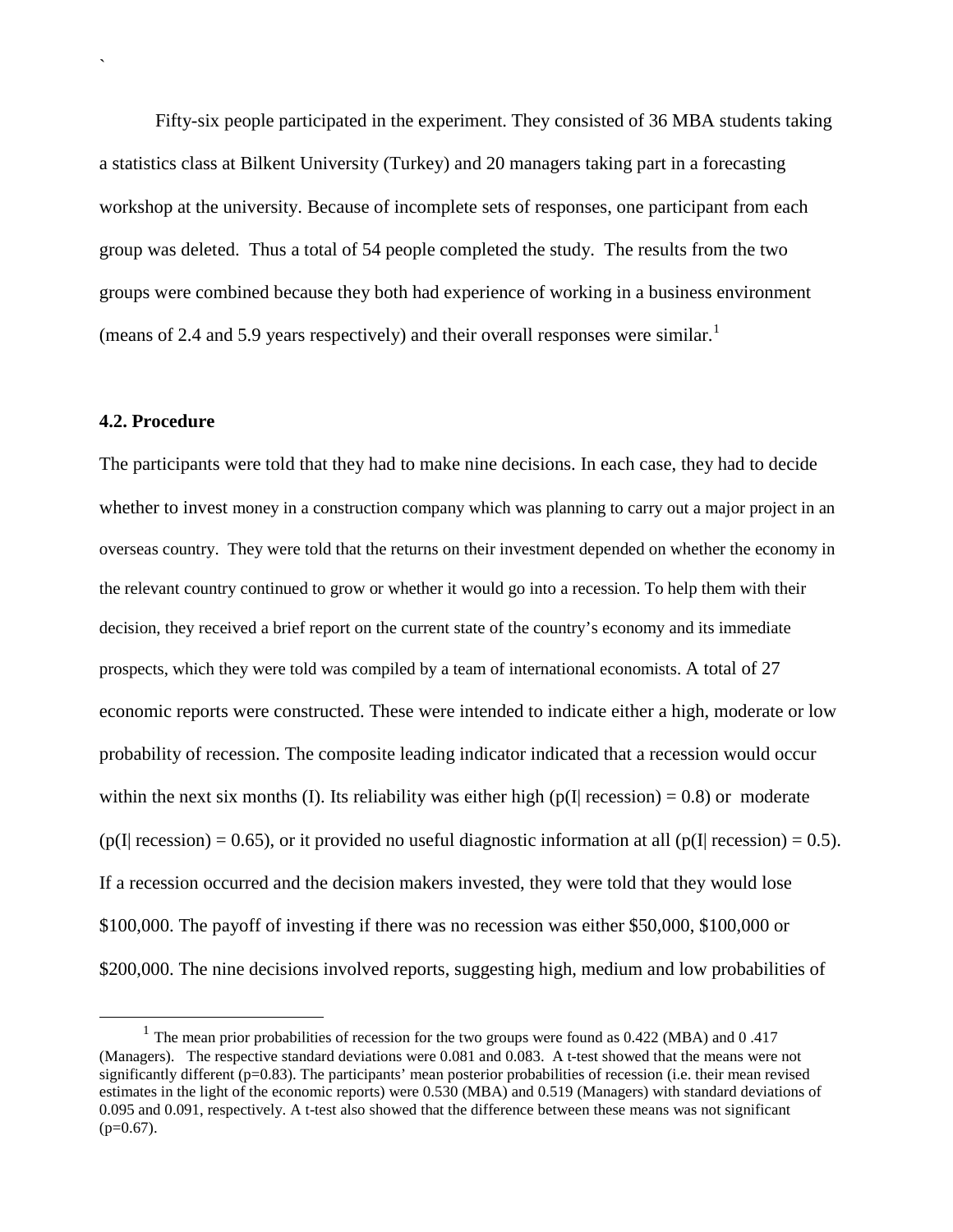recession, combined with leading indicators with the three levels of reliability shown above. In addition, the three payoffs each appeared in three decisions, which were randomly combined with the other two conditions. The order of the nine investment decisions was individually randomized for each participant. Eliciting three levels of prior probabilities allowed us to detect any variation in departures from Bayes theorem that might be related to the size of the priors. The use of three levels of payoffs created variety and made the task more realistic. In practice, it would be unusual for a series of nine decisions relating to different countries to have identical payoffs. A lack of variety might also have led to an automated response from participants.

`

The experiment involved the following stages (a sample response form is given in Appendix A):

- 1) The participants received a brief report on the current and likely future state of the economy for a hypothetical country (the language used in these reports was designed to be similar to those used in practice). They were told that they had been invited to invest a large sum of money in a construction company which is planning to carry out a major project in that country and that the returns on their investment would depend on whether the country's economy continued to grow or whether it goes into recession.
- 2) Based on the provided report they were asked for their prior probability that a recession would occur in this country in the next six months.
- 3) The participants were then provided with the prediction of a composite leading economic indicator along with information on the reliability of this indicator.
- 4) They were then asked for their revised (posterior) probability that there would be a recession in this country within the next six months.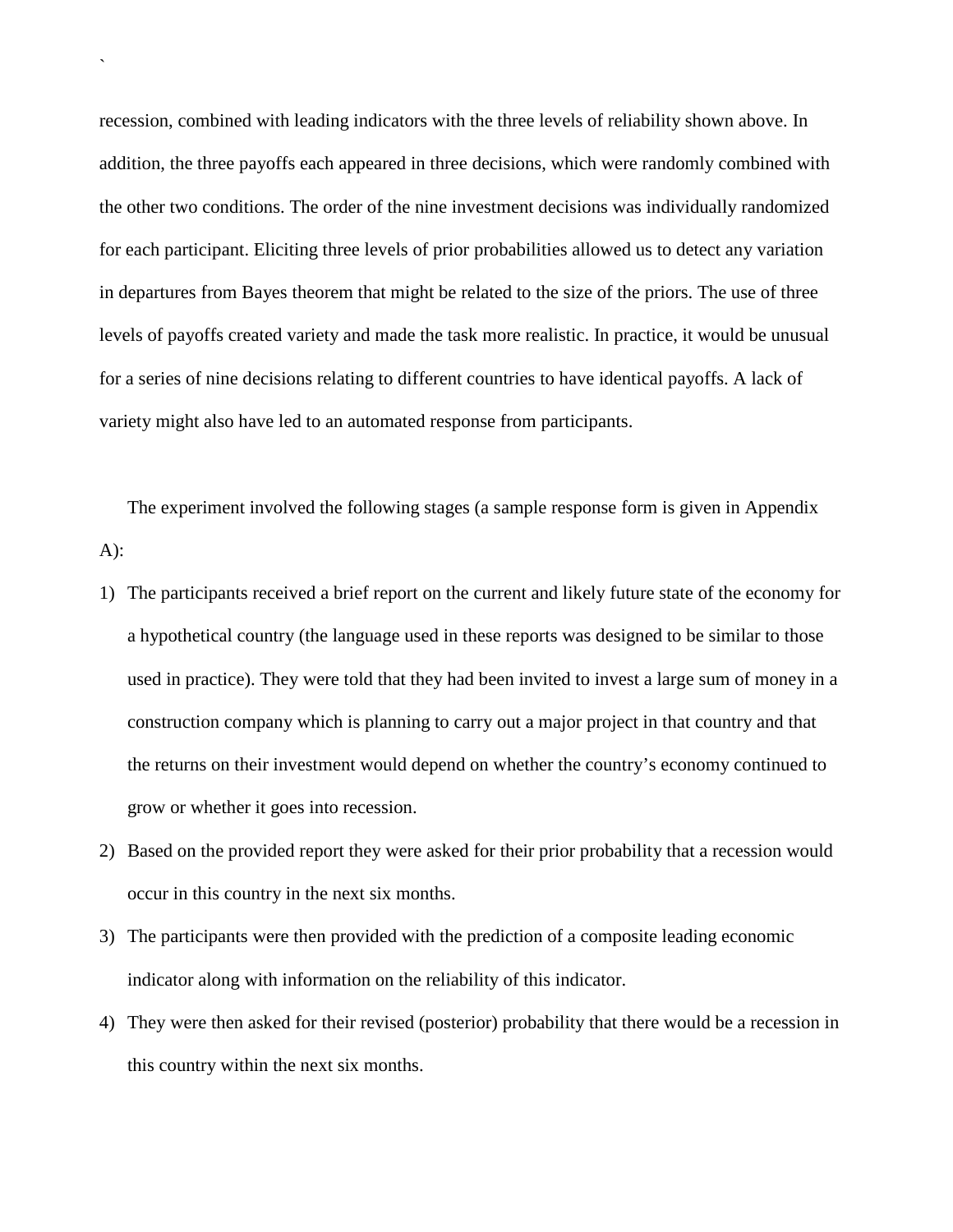- 5) They were asked to choose between investing and not investing in a situation where their return on investment depended on whether or not a recession would take place.
- 6) If they decided not to invest, the participants were asked to explain why they had made this particular decision and what return they would have required in order to have undertaken this investment.

To provide an incentive for accurate judgment, the participants were told that there were three prizes for those who made the 'best' decisions. After the experiment, the total expected payoffs of the decisions made by each participant was calculated (using prior probabilities of 0.7, 0.5 and 0.1 for the high, medium and low probabilities of recession and revising these according to Bayes' theorem based on the stated likelihoods). Course credits were awarded to the three participants who achieved the highest expected payoffs. Of course, the participants did not know the 'true' prior probabilities, but this would be the case in a practical decision making context and the intention was to simulate this as far as possible. The results of stages 5 and 6 will not be reported here. Their purpose was twofold. First, they allowed the probabilities to be elicited as part of a decision process rather than as isolated values which had no subsequent application. Secondly, it enabled us to identify the participants who should be awarded course credits.

# **5. RESULTS FOR EXPERIMENT 1**

`

#### **5. 1. Did the Decision Makers Conform to Bayesian Revision?**

As indicated above, when the economic reports were written, they were designed to encourage the elicitation of three levels of prior probabilities: low, medium and high. Table 1 shows that the manipulation was successful. A general linear model was used to apply a repeated measures ANOVA to the prior probabilities. The differences between the means of the priors that were elicited after participants had read each type of economic report were highly significant.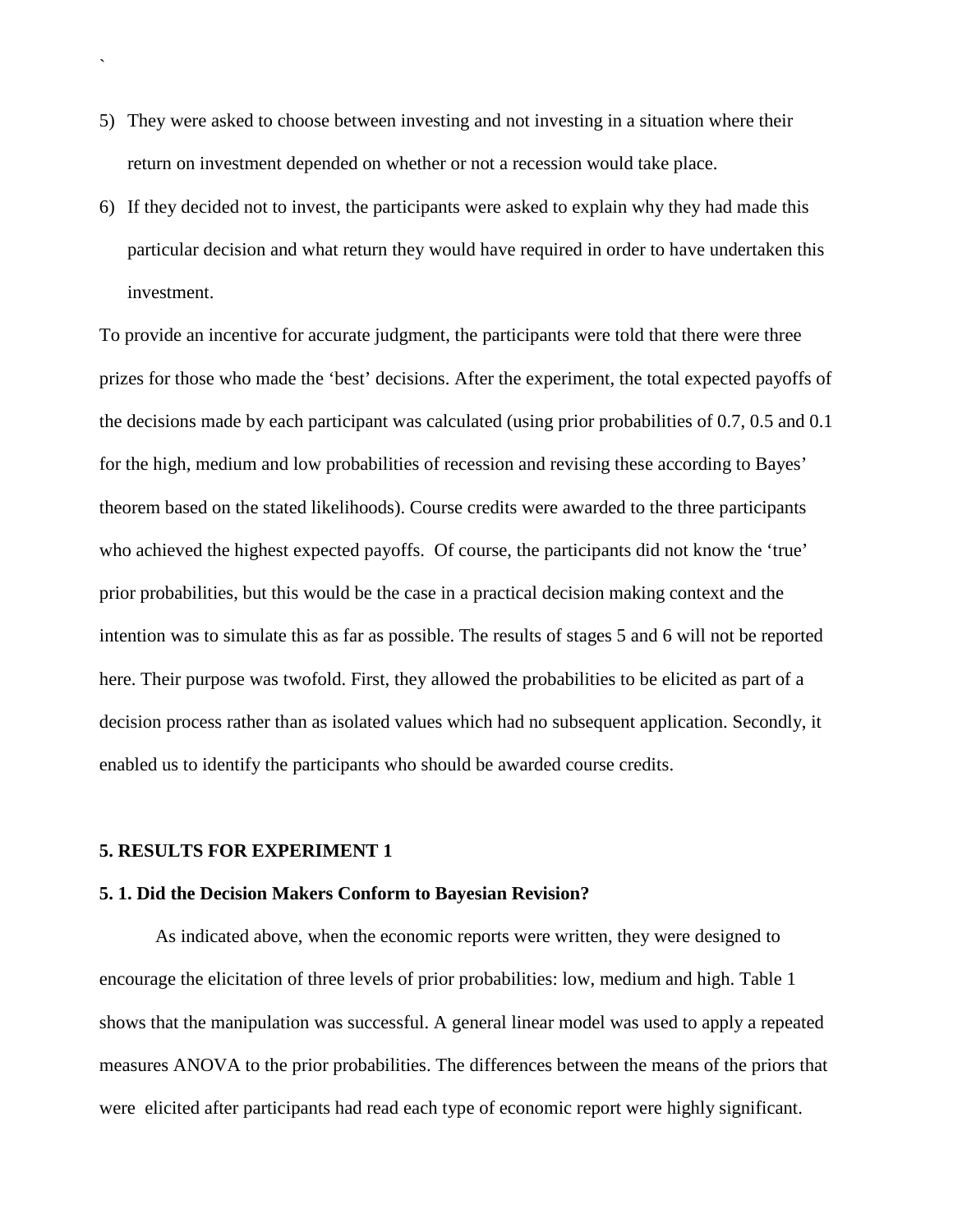| Intended prior probability | Mean elicited prior probability |
|----------------------------|---------------------------------|
|                            |                                 |
| L <sub>ow</sub>            | 0.217                           |
| Medium                     | 0.495                           |
| High                       | 0.767                           |

`

*(Main effect significant at p<0005;*  $F_{2,106} = 345.0$ . All pairwise differences significant at *p<0.0005 after Bonferroni correction)*

# **Table 1 Relationship between intended and elicited prior probabilities**

We used Bayes' theorem to calculate the posterior probabilities for each participant given their stated prior probabilities and the reliability of the prediction from the economic indicators. These probabilities were then compared with the actual revisions made by the participants themselves. Table 2 shows the mean differences between the two [*i.e.,* Mean(Participants' posteriors – Bayes' posteriors)] for the nine combinations of prior probabilities and levels of reliability. A negative value indicates conservatism while a positive value indicates overadjustment in response to the economic index.

|                 | Mean<br>difference<br>with Bayes'<br>posterior * |             |         |  |  |  |  |
|-----------------|--------------------------------------------------|-------------|---------|--|--|--|--|
|                 | Reliability of<br>indicator                      |             |         |  |  |  |  |
| <b>Intended</b> |                                                  |             |         |  |  |  |  |
| prior           | 0.5                                              | 0.65<br>0.8 |         |  |  |  |  |
| Low             | 0.14                                             | 0.07        | 0.06    |  |  |  |  |
| Medium          | 0.03<br>$-0.02$<br>$-0.10$                       |             |         |  |  |  |  |
| High            | $-0.06$                                          | $-0.07$     | $-0.11$ |  |  |  |  |

*\* A negative value indicates conservatism*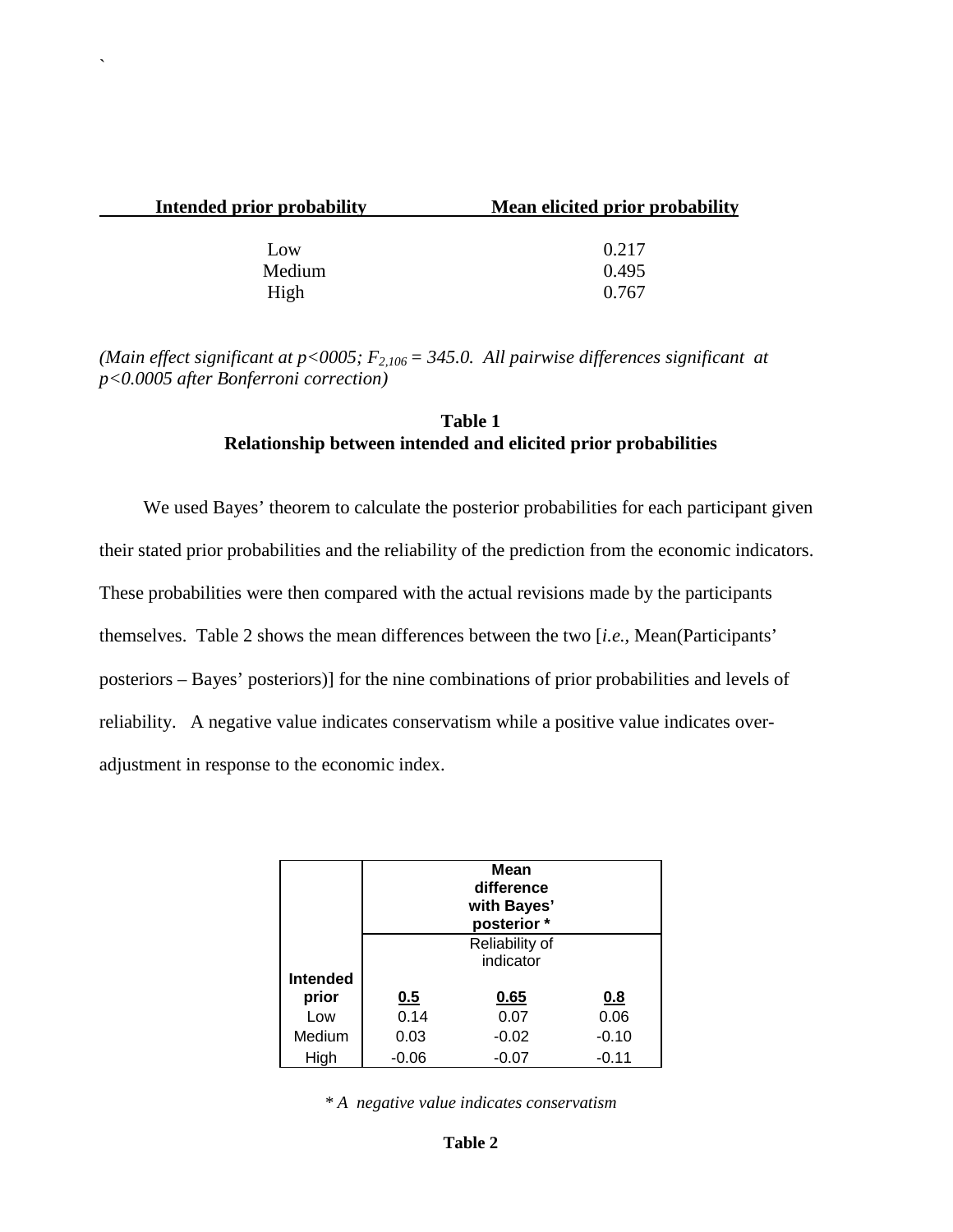# **Mean differences between Bayes' posterior probabilities of recession and posterior probabilities estimated by participants**

`

It can be seen that when participants' priors were low they tended to over-revise their probability estimates upwards. This was especially true in the case where the index had a reliability of 0.5 and hence provided no useful diagnostic information and the probability should have remained unchanged. High prior probabilities tended to be under revised. The economic indices therefore seemed to make the participants more reluctant to opt for extreme probabilities.

We developed a policy capturing model to try to understand the process used by participants to revise their priors. The model is intended to represent the process of an 'average' participant; clearly the revisions of individual participants will not conform exactly to this model. Given that that the two salient probabilities involved in the revision process will be the participant's prior and the likelihood (i.e. the reliability of the indicator) a plausible proposition is that people's revisions can be modeled simply as a weighted combination of these two values. Similar processes have been observed in time series forecasting (Bolger and Harvey, 1993; Goodwin, 2005; Lawrence and O'Connor, 1992). This suggests the following model.

 $p(\text{recession}|\mathbf{I}) = w_0 + w_1 p(\text{recession}) + w_2 p(\mathbf{I}|\text{recession})$  (2)

where the  $w_i$  are the parameters of the model (we would expect  $w_0$  to be zero). The model was fitted to the data using the method of generalized estimating equations which is suitable for repeated measures data (Liang and Zeger, 1986).The result is shown below with 95% Wald confidence limits for the parameters displayed below the model in square brackets.

$$
p(\text{recession}|\mathbf{I}) = -0.017 + 0.66 \, p(\text{recession}) + 0.41 \, p(\mathbf{I}|\text{ recession})\tag{3}
$$
\n
$$
[0.57 \text{ to } 0.75] \quad [0.31 \text{ to } 0.51]
$$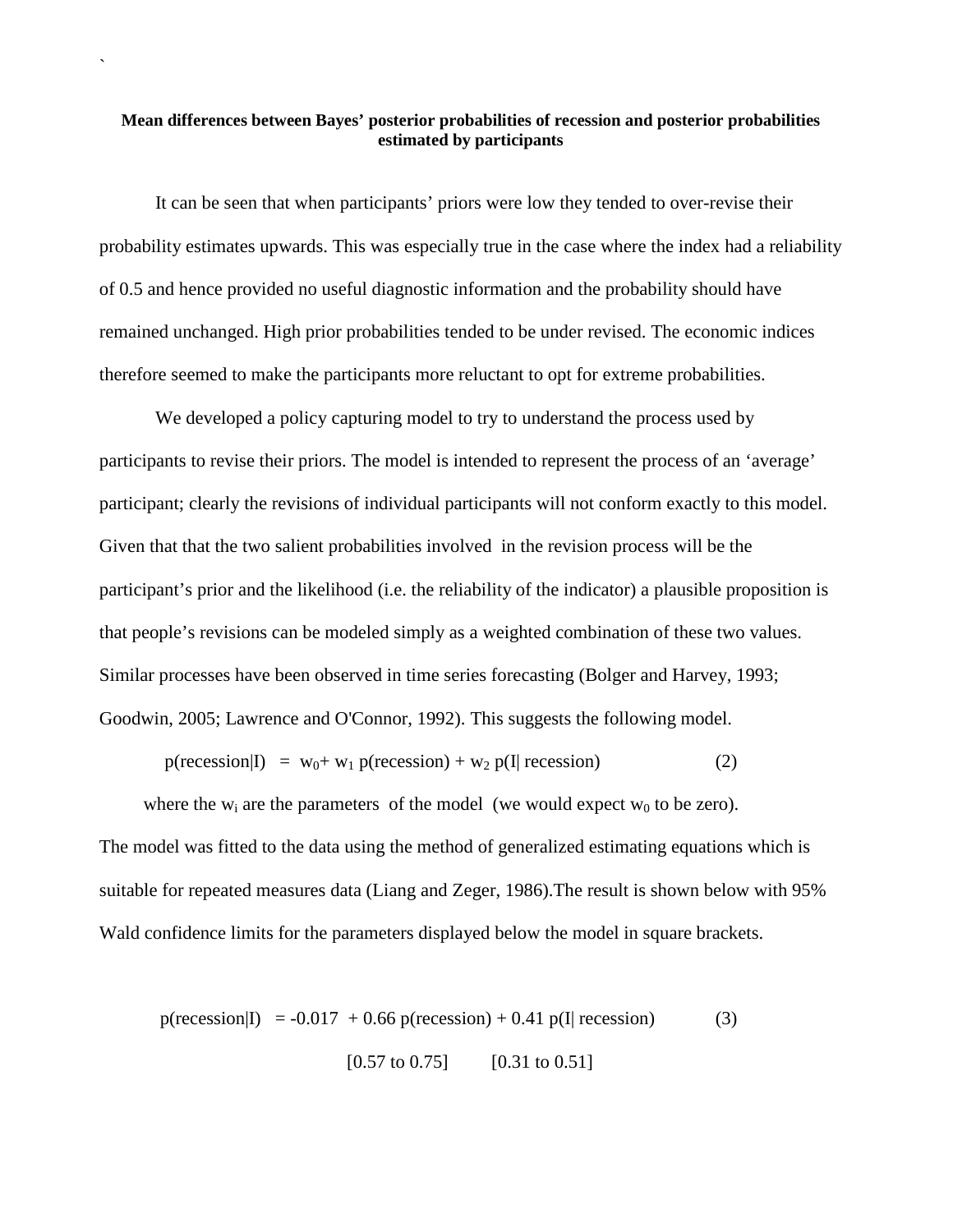All p-values for the parameters were less than 0.001 except for the intercept for which p=0.576. The point estimates of these parameters, as shown in (3), suggest that, on average, participants' revised probabilities can be approximated by taking a weighted average of the prior and the likelihood with weights of roughly 0.6 and 0.4, respectively. This model gave a better fit to the data than the more sophisticated belief adjustment model proposed by Hogarth and Einhorn (Hogarth and Einhorn 1992) when fit was measured using the Akaike Information Criterion based on quasi-likelihood (QIC) (Pan 2001). The QIC of the simple model was 9.745 while it was 26.881 for the belief-adjustment model; smaller values indicate a superior fit. The simple and beliefadjustment models were also fitted to each individual participant's estimates using ordinary least squares so that parameters specific to that individual could be estimated. Again, the simpler model fits the data more closely. Its mean adjusted  $R^2$  value was 82% compared to 80% for the beliefadjustment model (it should be noted the high adjusted  $R^2$  values will to some extent reflect the relatively small number of observations to which each individual's model was fitted)<sup>[2](#page-16-0)</sup>. Overall it therefore appears that the process typically used by the participants to revise their prior probabilities was a simple one and involved them placing their updated probability estimates between their prior and the supplied likelihood value. This process is very similar to the "Take-the-Average" heuristic suggested by Goodwin (2015). Figure 3 shows, for the case where p(I|recession)  $= 0.8$ , how different prior probabilities of a recession would be revised according to the simple model and according to Bayes' theorem.

`

<span id="page-16-0"></span><sup>&</sup>lt;sup>2.</sup> When analysing the data for all the participants we used the method of generalized estimating equations (GEE) because of the repeated measures for each participant. This estimation method does not yield an R-squared value, but uses the QIC value instead. The models for each individual participant were fitted using ordinary least squares which does allow R-squared to be measured.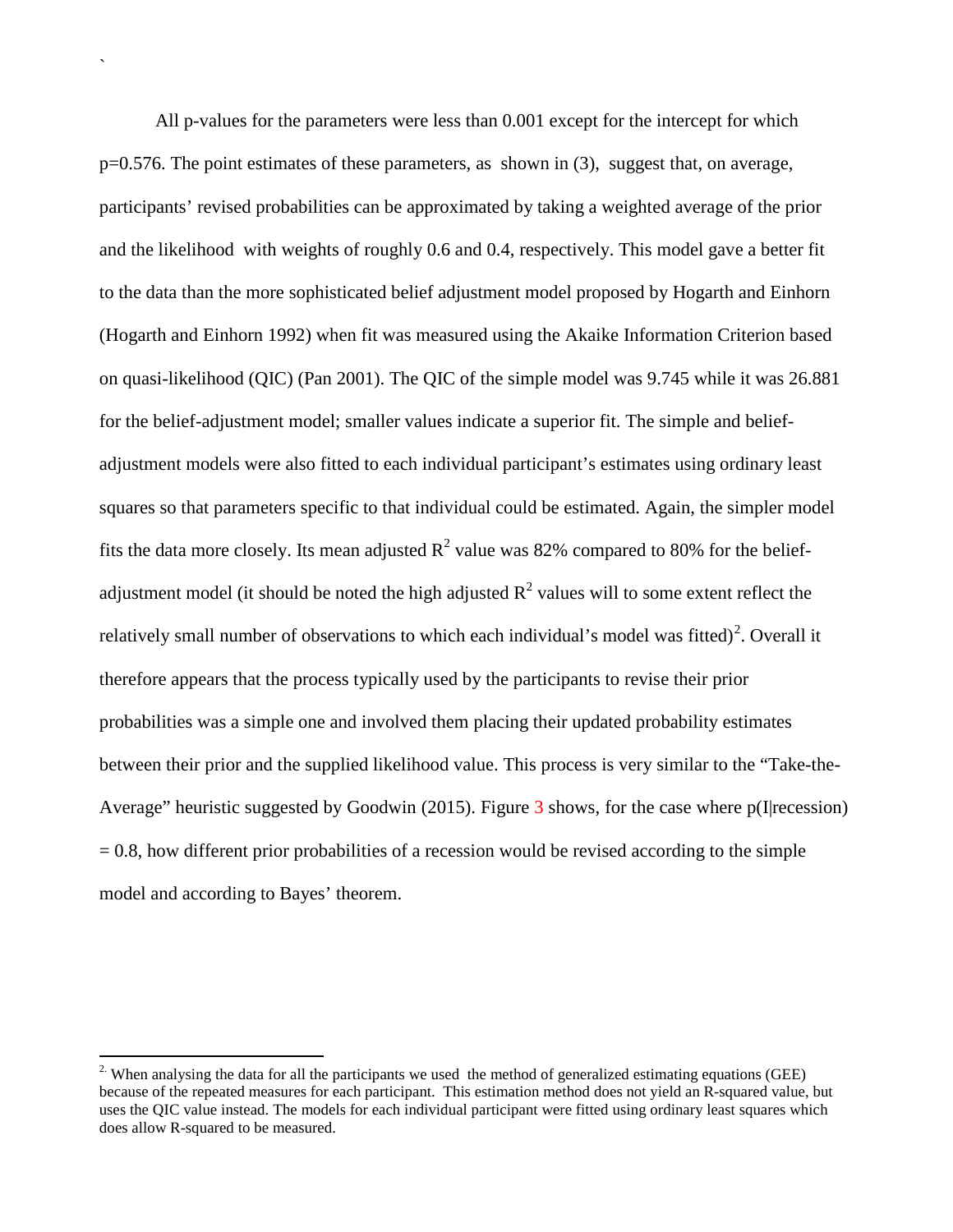#### **5.2. Consequences of Departures from Bayesian Revision**

We next investigate the consequences of departing from Bayesian revision for the two types of decision that were introduced earlier. The decision on whether to invest is a Type B decision, as it involves a choice between a risk-free option and a risky alternative. However, because the probabilities were assessed separately, before the decision was made, we were also able to assess their potential impact on Type A decisions, which would involve determining whether a recession or no recession was most the most probable outcome.

# *5.2.1. Type A decisions*

`

Recall that for Type A decisions which simply involve identifying the most probable event (see Figure 1), a discrepant decision will only occur if the Bayesian posterior probability is greater than 0.5 when the decision maker's revised estimate is below 0.5 and vice versa. Consider Figure 3, which refers to cases where  $p(I|recession) = 0.8$ . Table 2 shows that the largest discrepancies from the Bayesian posteriors are observed for this likelihood. The horizontal line represents values where the revised probability is 0.5. It can be seen that participants' revised probabilities as represented by the simple model (3) are only on opposite sides of this line for prior probabilities between 0.20 and 0.29. This suggests that if people revise their probabilities in accordance with the simple model, then they will make the wrong choice between the least and most probable outcomes relatively rarely. Consistent with this, an analysis of revisions for all participants across all likelihoods revealed that they would have led to the correct choice on 88.8% of occasions (this excludes decisions where either the  $p_B$  or  $p_E$  values were 0.5 so that the two events E1 and E2 would have been judged to be equally probable). Only 2.5% of decisions were discrepant when the likelihood was 0.5. For likelihoods of 0.65 and 0.8 the percentage of discrepant decisions was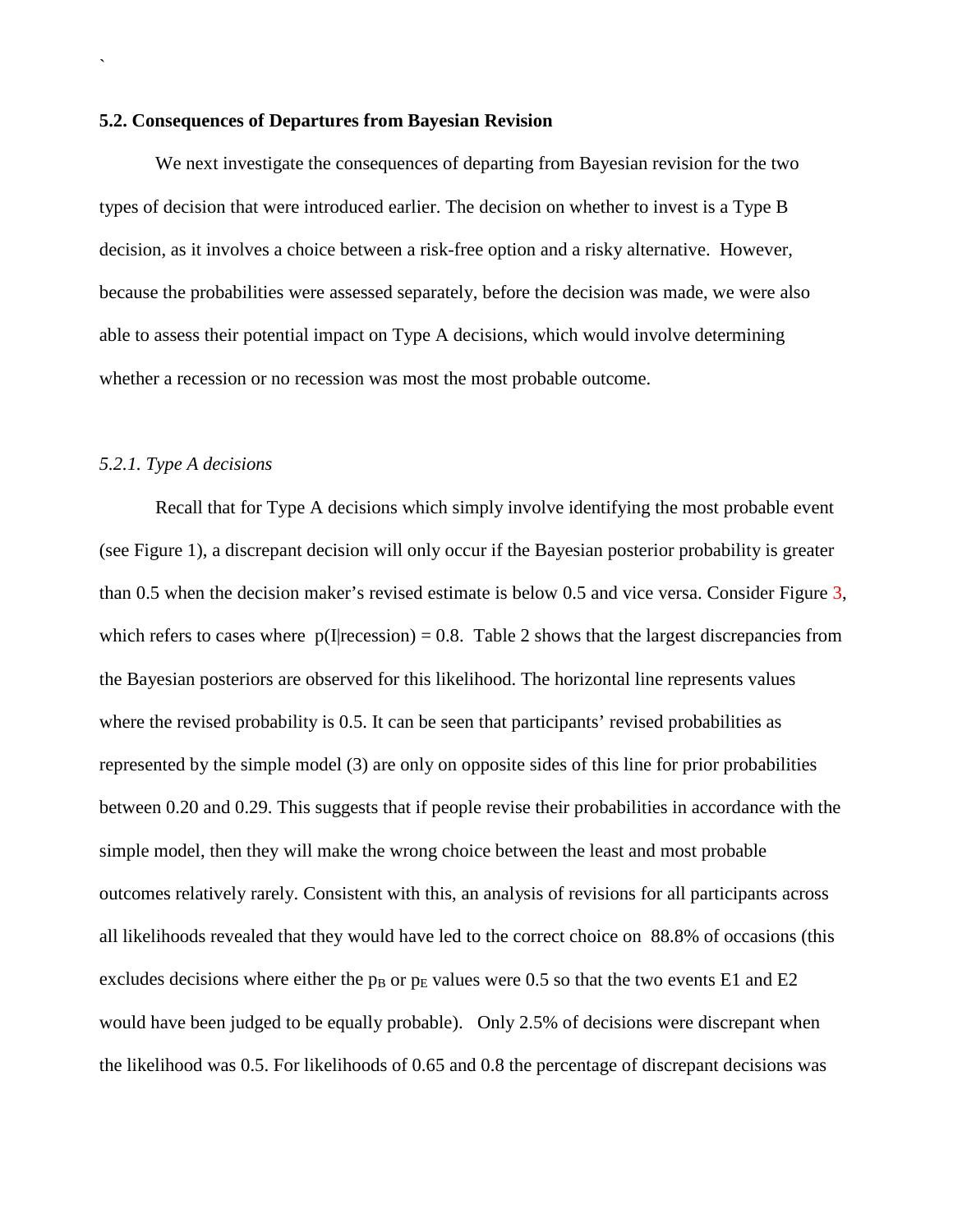13.6% and 16.5% respectively. Thus, ironically, more reliable information was associated with a greater tendency for a discrepant decision to occur.

`



**Figure 3 Probability revisions based on Bayes' theorem and simple model when likelihood = 0.8**

In the recession forecasting context that we examined, the consequences of a failure to use Bayes' theorem were not serious where Type A decisions are concerned. Recall that, for a Type A decision, the expected utility loss of a discrepant decision is  $|2p_B - 1|$ . Discrepant decisions had a mean utility loss of 0.40. However, given, that only 45 of the 486 decisions made in the experiment were discrepant, in the vast majority of cases the utility loss was zero. Therefore averaged over all these decisions the mean expected utility loss was only 0.04 (i.e., the mean loss was only 4% of the distance between the worst and best utilities).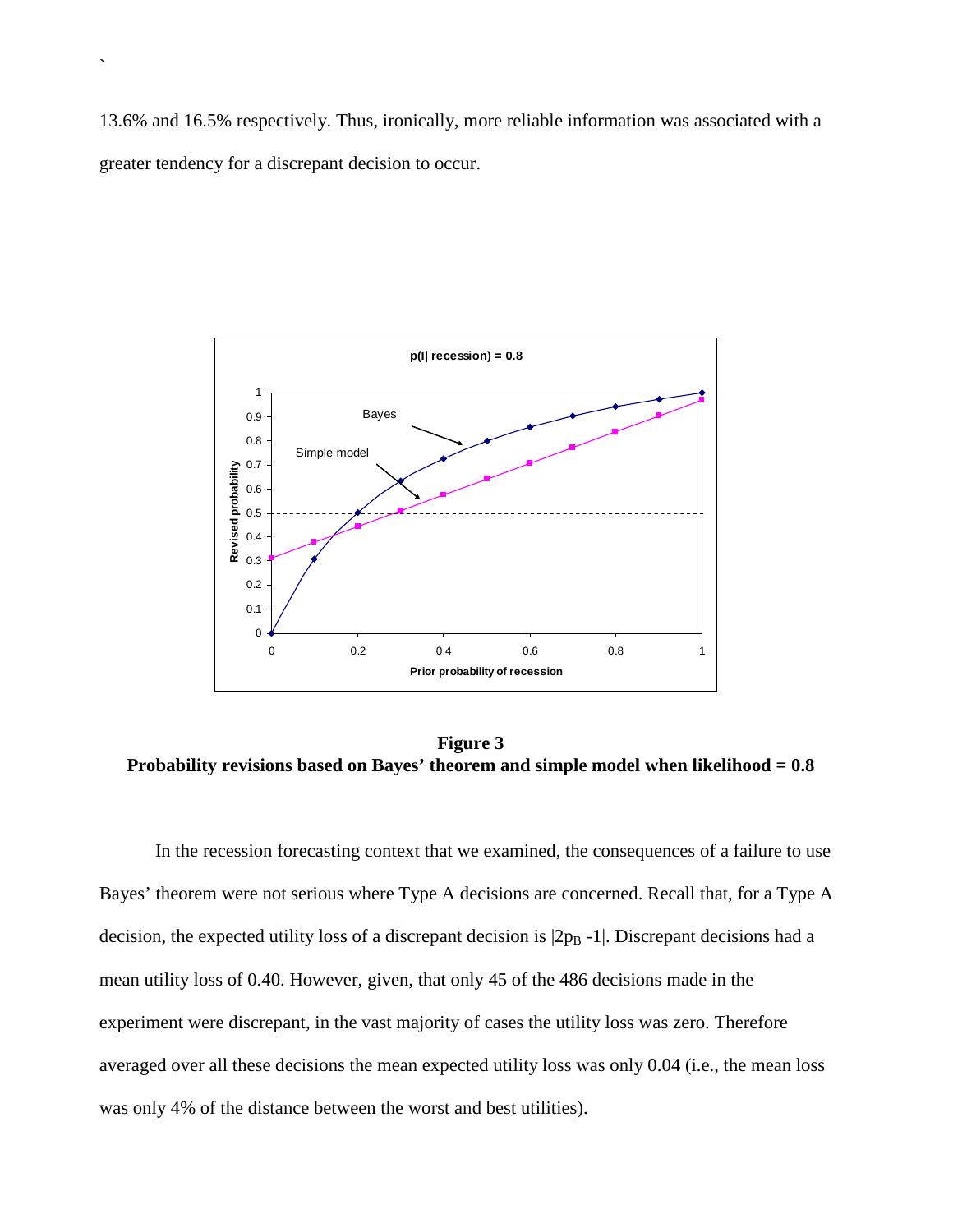# *5.2.2. Type B decisions*

`

For Type B decisions (Figure 2) the frequency with which a discrepant decision will be made clearly depends on the decision maker's utility (U). We therefore simulated the decisions that would be made by each of our participants if they used either the correct Bayes' posteriors or their own revised probabilities and if their decisions were consistent with each of the following values of U: 0.1, 0.3, 0.5, 0.7 and 0.9. If the payoff of  $A_2$  is halfway between the worst and best payoffs, these utilities will represent attitudes to risk ranging from extreme risk-seeking behavior (0.1) to extreme risk-aversion (0.9) while 0.5 would represent risk-neutrality. Alternatively, they would represent the level of attractiveness of the payoffs of A2 to the decision maker.

Table 3a shows the percentage of discrepant decisions for high, medium and low values of  $p_B$  and the different utilities for  $A_2$ . These tended to occur where  $p_B$  was low and the utility (U) was high, or vice versa, and Table 3b also shows that discrepancies tended to be more probable when the likelihood was 0.8 showing, as with Type A decisions, that more reliable information is associated with a greater probability of a discrepant decision. The overall values show what percentage of the 486 simulated decisions for each level of utility (i.e. 54 participants x 9 decisions) were discrepant. Depending on the utility, roughly between 5% and 14% of decisions were discrepant with most discrepancies occurring when the utilities did not have extreme values.

|                    | Utility of certain payoff (U) |      |      |      |      |  |
|--------------------|-------------------------------|------|------|------|------|--|
| Bayes posterior    |                               |      |      |      |      |  |
| (p <sub>B</sub> )  | 0.1                           | 0.3  | 0.5  | 0.7  | 0.9  |  |
| below $0.33$       | 0.0                           | 3.2  | 10.8 | 29.9 | 16.6 |  |
| 0.33 to under 0.67 | 0.0                           | 5.7  | 15.0 | 5.7  | 0.0  |  |
| 0.67 and over      | 21.2                          | 28.0 | 3.7  | 0.5  | 0.0  |  |
| Overall            | 8.2                           | 13.6 | 9.3  | 11.5 | 5.3  |  |

**Table 3a Percentage of discrepant decisions for high, medium and low values of**  $p_B$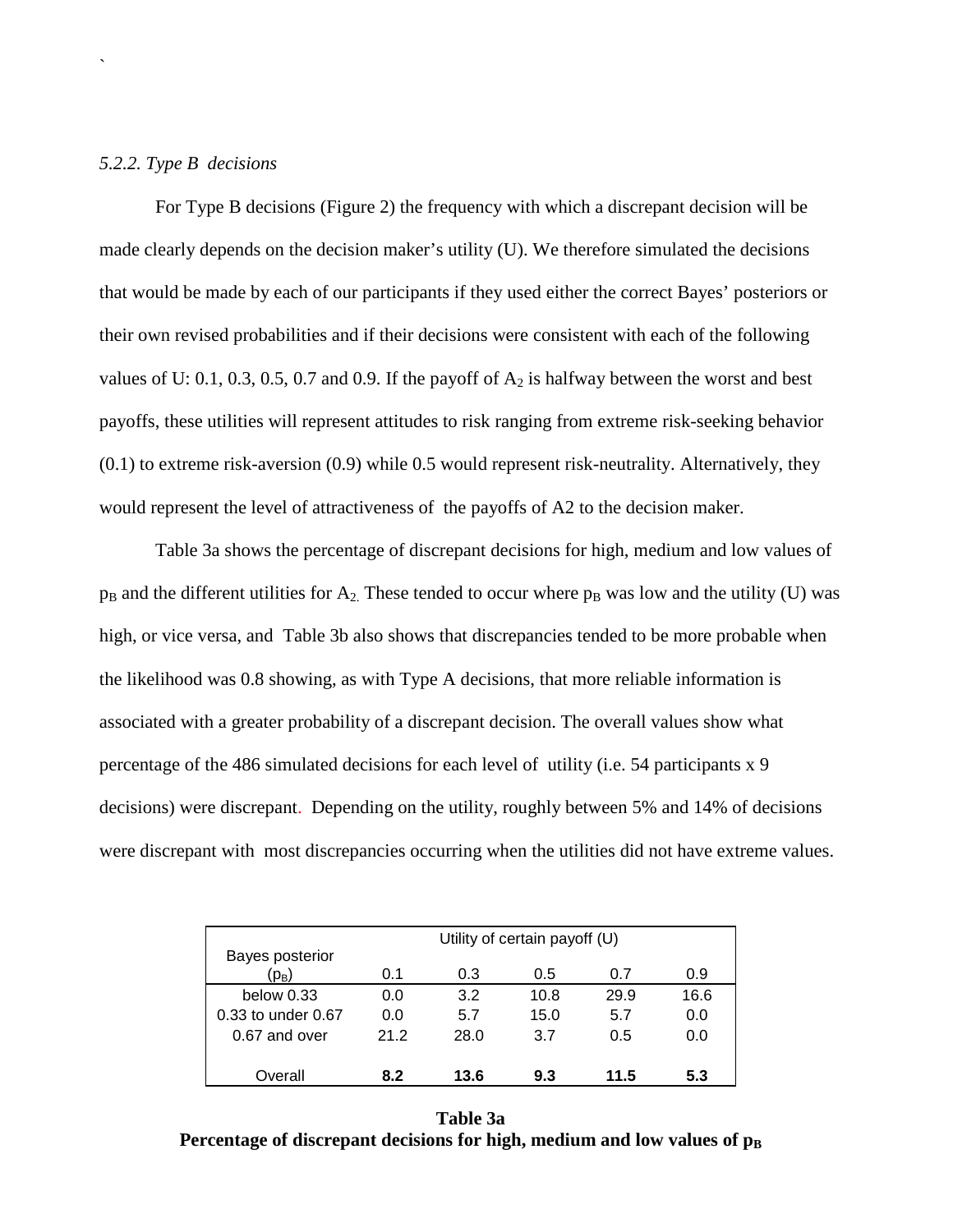|            | Utility of certain payoff (U) |      |      |      |     |  |  |
|------------|-------------------------------|------|------|------|-----|--|--|
| Likelihood | 0.1                           | 0.3  | 0.5  | 0.7  | 0.9 |  |  |
| 0.50       | 3.1                           | 6.2  | 1.9  | 11.7 | 5.6 |  |  |
| 0.65       | 3.7                           | 16.7 | 11.7 | 9.9  | 6.2 |  |  |
| 0.80       | 17.9                          | 17.9 | 14 2 | 13.0 | 4.3 |  |  |

`

# **Table 3b Percentage of discrepant decisions for different likelihoods**

However, the occurrence of a discrepancy does not necessarily imply serious consequences. The mean expected utility losses displayed in Tables 4a and 4b suggest that, on average, the decision makers were unlikely to lose much satisfaction by employing their judgment to revise their prior probabilities rather than Bayes' theorem. For example, the worst mean expected utility loss occurs when the decision makers were assumed to have a utility for the payoff of  $A_2$  of 0.1 and the Bayesian posterior probability  $(p_B)$  was over 2/3. However, even this utility loss is only 12% of the difference between the utilities of the worst and best possible outcomes and most of the other mean expected utility losses were less than 3.5% of this difference.

|                        |       | Utility of certain payoff (U) |       |       |       |
|------------------------|-------|-------------------------------|-------|-------|-------|
| Bayes posterior        |       |                               |       |       |       |
| (р <sub>в</sub> )      | 0.1   | 0.3                           | 0.5   | 0.7   | 0.9   |
| below $0.33$           | 0.000 | 0.016                         | 0.035 | 0.044 | 0.009 |
| $0.33$ to under $0.67$ | 0.000 | 0.005                         | 0.013 | 0.009 | 0.000 |
| 0.67 and over          | 0.120 | 0.024                         | 0.010 | 0.003 | 0.000 |
|                        |       |                               |       |       |       |
| Overall                | 0.047 | 0.016                         | 0.019 | 0.018 | 0.003 |

**Table 4a**  Mean utility losses for high, medium and low values of  $p_B$ 

|            | Utility of certain payoff (U) |       |       |       |       |  |  |  |
|------------|-------------------------------|-------|-------|-------|-------|--|--|--|
| Likelihood | 0.1                           | 0.3   | 0.5   | 0.7   | 0.9   |  |  |  |
| 0.50       | 0.002                         | 0.008 | 0.005 | 0.021 | 0.004 |  |  |  |
| 0.65       | 0.008                         | 0.011 | 0.020 | 0.015 | 0.002 |  |  |  |
| 0.80       | 0.077                         | 0.028 | 0.031 | 0.017 | 0.003 |  |  |  |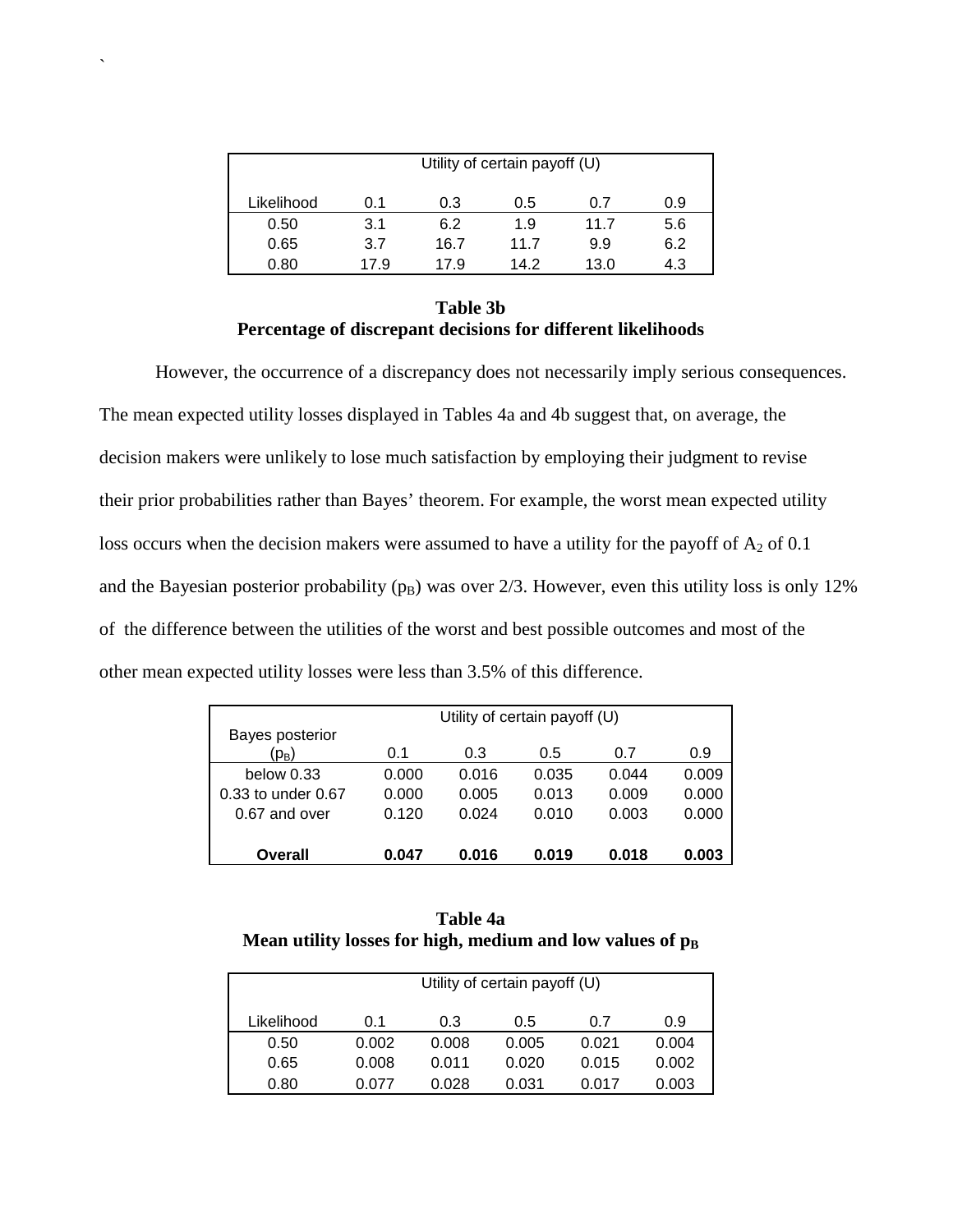# **Table 4b Mean utility losses for different likelihoods**

# **6. EXPERIMENT 2: ASYMMETRIC INDICATORS**

We refer to an indicator as asymmetric where  $p(I|h_1) \neq 1 - p(I|h_0)$ . This may be the case, for example, where an economic indicator is less reliable when a recession is on the way than when no recession will occur. Experiment 2 investigated how people revise their prior probabilities when they are given an asymmetric indicator.

# **6.1 Participants and Procedure**

`

Fifty-nine final year business students taking a forecasting course at Bilkent University participated in the experiment. The procedure was similar to Experiment 1, though steps 5 and 6 which required participants to make a decision on whether to invest, were omitted. Twenty-seven economic reports were constructed using the same countries and reports as in Experiment 1. Each participant estimated a prior and posterior probability of recession for 9 countries – three with reports suggesting a high prior probability of recession, three suggesting a medium probability and three suggesting a low probability. For each country, an economic indicator was then provided with a level of reliability that was either  $p(I|$  recession) = 0.8, 0.65 or 0.5, as in Experiment 1. However, this time  $p(I|$  no recession) was either 0.1, 0.3 or 0.5 so the indicator was only symmetric for the  $(0.5, 0.5)$  combination. For each country, the value of  $(I)$  no recession) was randomly assigned to the participants.

# **7. RESULTS FOR EXPERIMENT 2**

### **7.1 Did the Decision Makers Conform to Bayesian Revision?**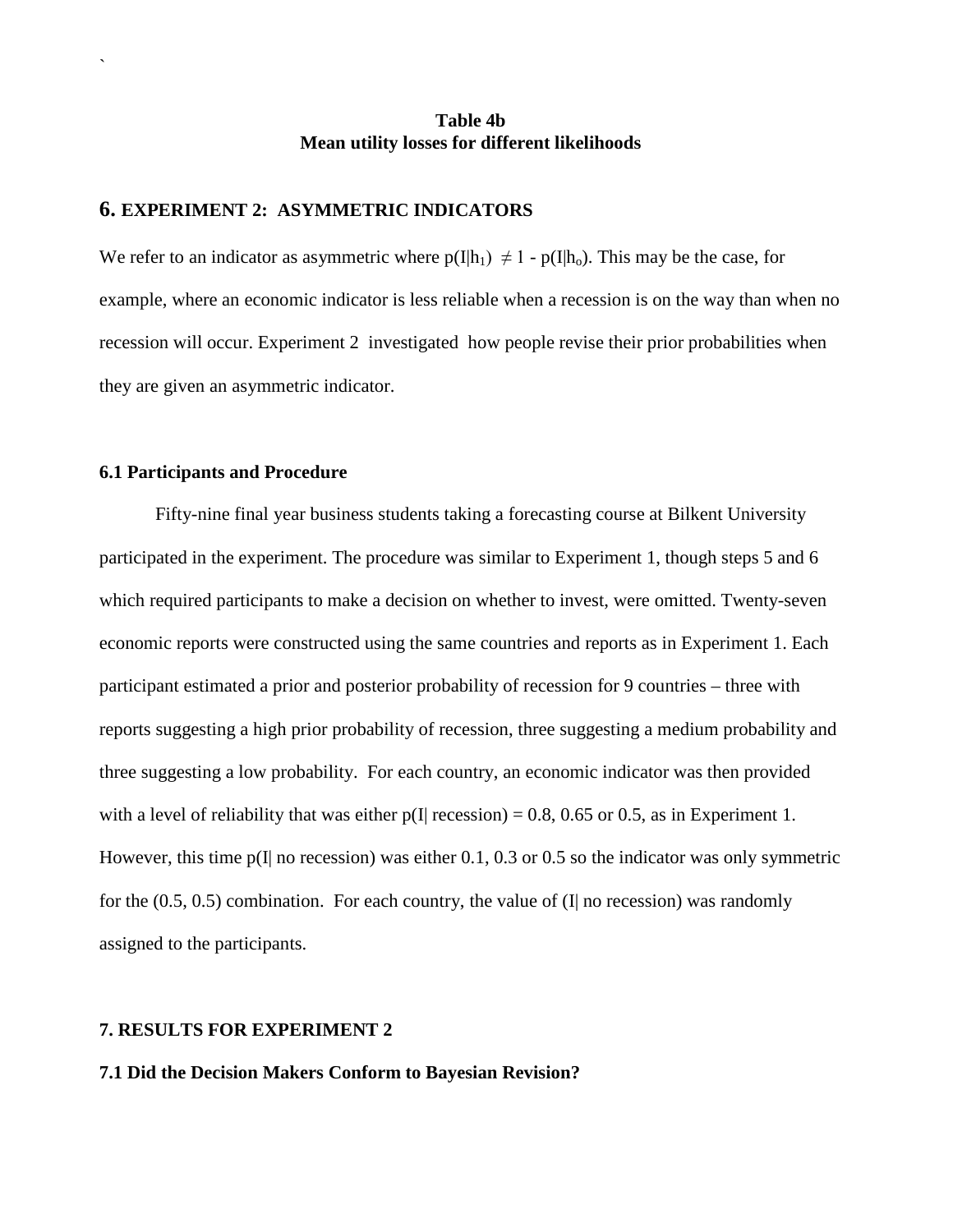As in Experiment 1, the manipulation intended to encourage the elicitation of three levels of prior probabilities was successful, though, where the intended probability was high, the mean elicited prior probability was less than in Experiment 1 (see Table 5).

`

| Intended prior probability | Mean elicited prior probability |
|----------------------------|---------------------------------|
| Low                        | 0.196                           |
| Medium                     | 0.334                           |
| High                       | 0.573                           |

*(Main effect significant at p<0005 F2,116 = 111.9. All pairwise differences significant at p<0.0005 after Bonferroni correction).*

# **Table 5 Relationship between intended and elicited prior probabilities**

As before, we used Bayes' theorem to calculate the posterior probabilities for each participant, given their stated prior probabilities, and the reliability of the prediction from the economic indicators. These probabilities were then compared with the actual revisions made by the participants themselves. Table 6 shows mean the differences between the two [*i.e.* Mean(Participants' posteriors – Bayes' posteriors)] for the combinations of prior probabilities and levels of reliability. As before, a negative value indicates conservatism while a positive value indicates over-adjustment in response to the economic indicator.

|          | $L = 0.5$           |         | $L = 0.65$          |         |                     | $L = 0.8$ |         |         |         |
|----------|---------------------|---------|---------------------|---------|---------------------|-----------|---------|---------|---------|
|          | $p(1 no$ recession) |         | p(I   no recession) |         | p(I   no recession) |           |         |         |         |
| Intended |                     |         |                     |         |                     |           |         |         |         |
| Prior    | 0.1                 | 0.3     | 0.5                 | 0.1     | 0.3                 | 0.5       | 0.1     | 0.3     | 0.5     |
| Low      | $-0.14$             | $-0.01$ | 0.16                | $-0.22$ | $-0.04$             | 0.06      | $-0.28$ | $-0.17$ | $-0.07$ |
| Med      | $-0.30$             | $-0.08$ | 0.05                | $-0.31$ | $-0.18$             | 0.01      | $-0.29$ | $-0.09$ | 0.01    |
| High     | $-0.31$             | $-0.16$ | $-0.02$             | $-0.32$ | $-0.11$             | $-0.05$   | $-0.20$ | 0.01    | 0.02    |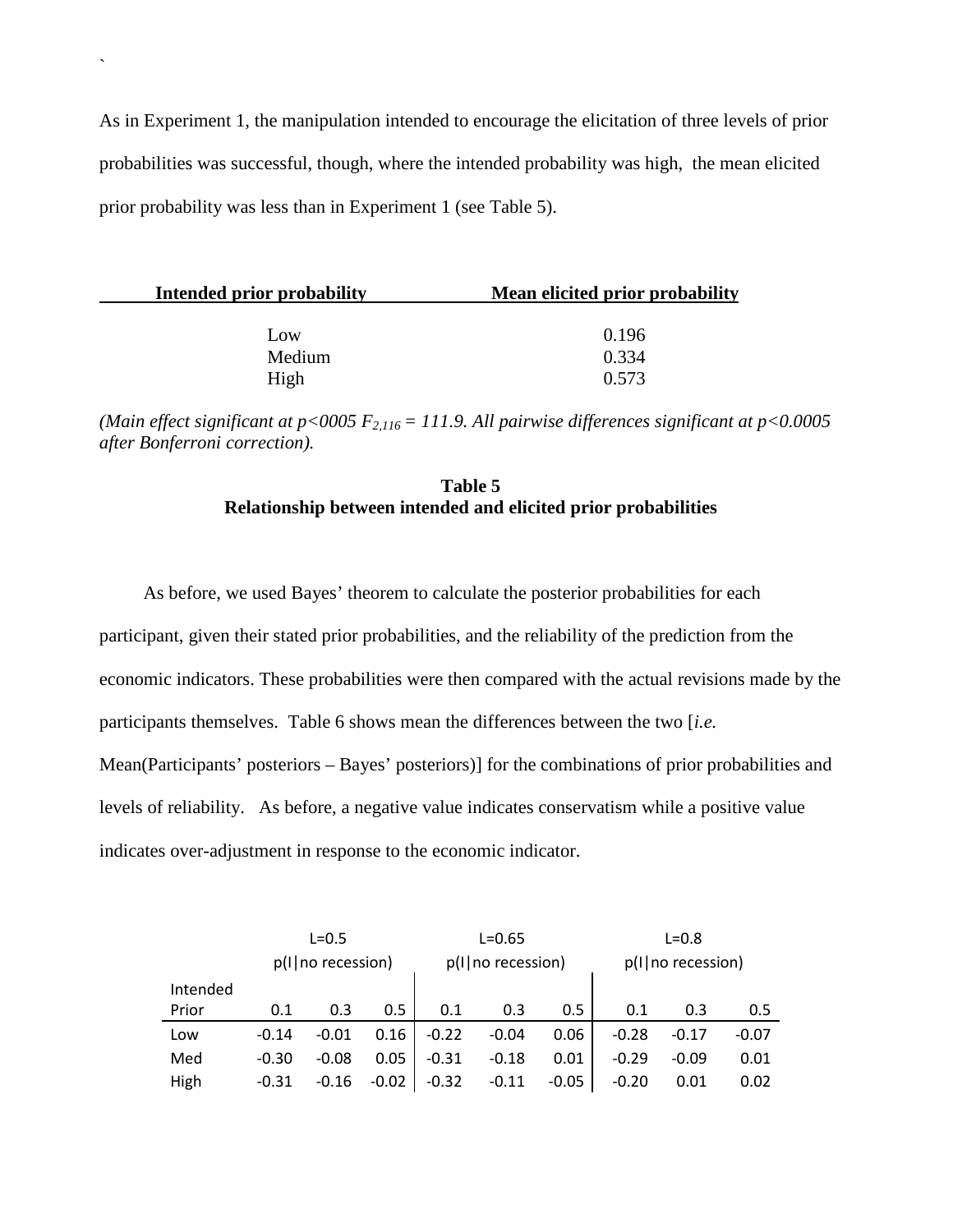# **Table 6 Mean differences between Bayes' posterior probabilities of recession and posterior probabilities estimated by participants**

`

In contrast to Experiment 1, it can be seen that the participants tended to be conservative. Rather than overreacting to the economic indicator they tend to underweight it, particularly when  $p(I|$  no recession) was 0.1. The smaller this value is then the greater the probability of a recession will be as there is a smaller chance of a recession being indicated when none will occur (i.e., the likelihood ratio in favor of a recession is greater). Thus it appears that the participants were unable or unwilling to use the information on (I| no recession) when revising their estimate. As in Experiment 1, we used the method of generalized estimating equations to fit a linear model to the data, this time including  $p(I|$  no recession) as an additional independent variable. The result is shown below with p-values for the coefficients displayed below the model in parentheses and 95% Wald confidence limits for the parameters in square brackets.

p(recession|I) =  $0.06 + 0.63$  p(recession) + 0.16 p(I] recession) +0.07 p(I] no recession) (4)

| $(0.18)$ $(0.00)$         | (0.01)                    | (0.13)                     |
|---------------------------|---------------------------|----------------------------|
| $[0.53 \text{ to } 0.72]$ | $[0.05 \text{ to } 0.27]$ | $[-0.04 \text{ to } 0.17]$ |

The non-significant coefficient for  $p(I|$  no recession) provides further evidence that the participants neglected this information. Moreover, compared to the policy capturing model obtained for the first experiment (3), they attached a much lower weight to  $p(I|$  recession) (0.16 versus 0.41). Thus, although the weight attached to the prior probabilities is very similar for the two models (0.63 versus 0.66), it appears that the more complex information relating to the reliability of the economic indicator meant that it had less influence on the revised probabilities. It is possible that the participants found it difficult to comprehend why the probabilities,  $p(I|recession)$  and  $p(I|$  no recession) did not add up to 100% so they were less trustful of the economic indicator and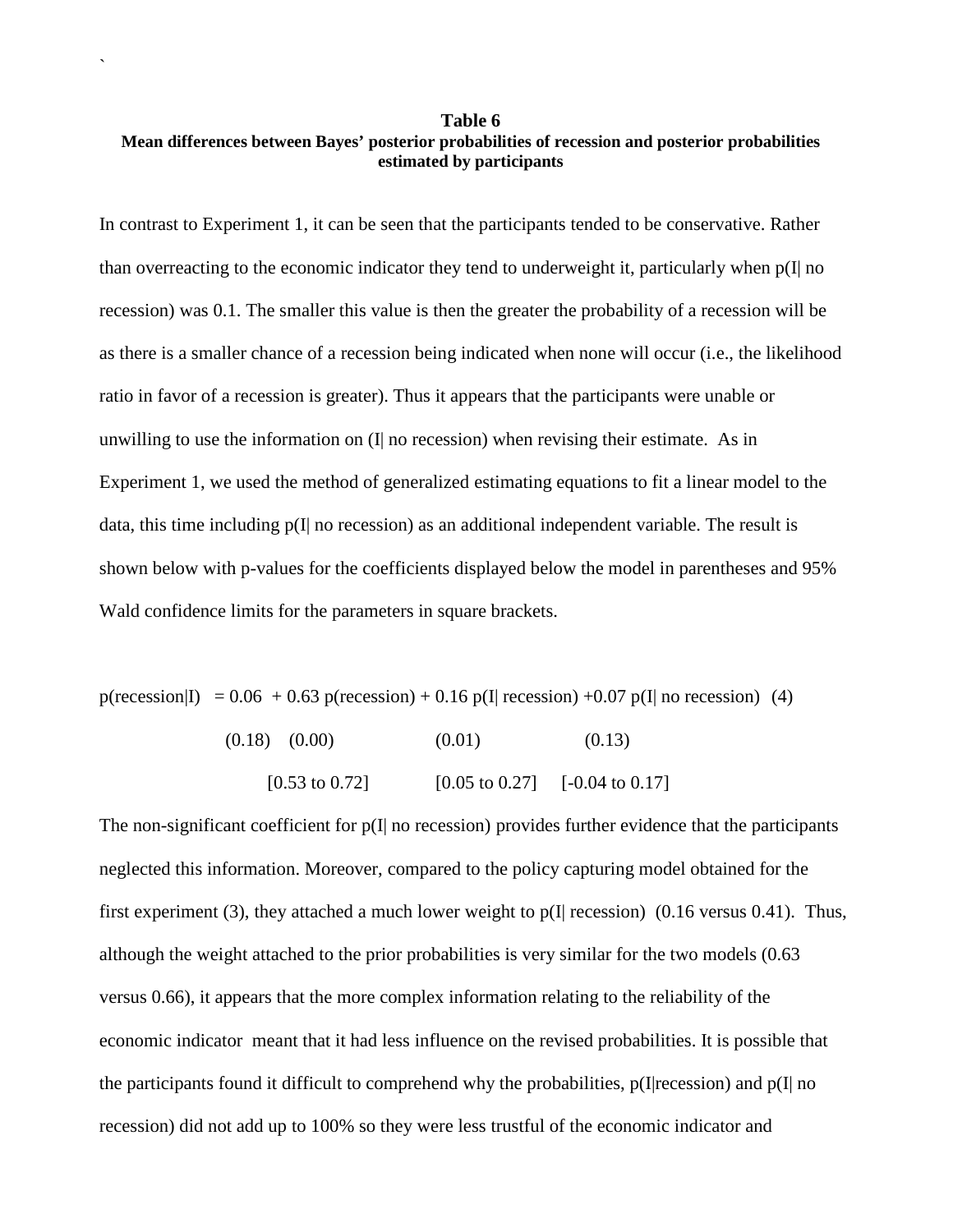discounted it more. This is despite the fact that in most cases it provided a stronger indication that a recession was imminent than in the first experiment.

#### **7.2. Consequences of Departures from Bayesian Revision**

#### *7.2.1. Type A decisions*

`

The participants' revisions would have led to the correct decision on 82% of occasions (again this excludes decisions where either the  $p_B$  or  $p_E$  values were 0.5), only slightly less than the 88.8% rate for experiment 1. However, when p(I|no recession) was equal to 0.1 only 58.5% of decisions were correct, reflecting participants' inability to respond to the high likelihood ratio. In contrast, when this probability was equal to 0.3 or 0.5, 91.3% of decisions were correct. As was the case with the symmetric indicator in Experiment 1, the consequences of a failure to use Bayes' theorem do not appear to be serious where Type A decisions are concerned, at least in the context we explored. Averaged over all 486 decisions the mean expected utility loss would only have been 0.07 (i.e. the mean loss was only 7% of the distance between the best and worst utilities). Recall that it was 0.04 when the indicator was symmetric.

#### *7.2.2. Type B decisions*

As before, we simulated the decisions that would be made by our participants if they used either the correct Bayes' posteriors or their own revised probabilities and if their decisions were consistent with each of the following values of U: 0.1, 0.3, 0.5, 0.7 and 0.9. Table 7a shows the percentage of discrepant decisions for high medium and low values of  $p<sub>B</sub>$  and the different values of U. As before, these tended to occur where  $p_B$  was low and the utility (U) was high or vice versa. Table 7b shows the percentage of discrepant decisions for high medium and low values of the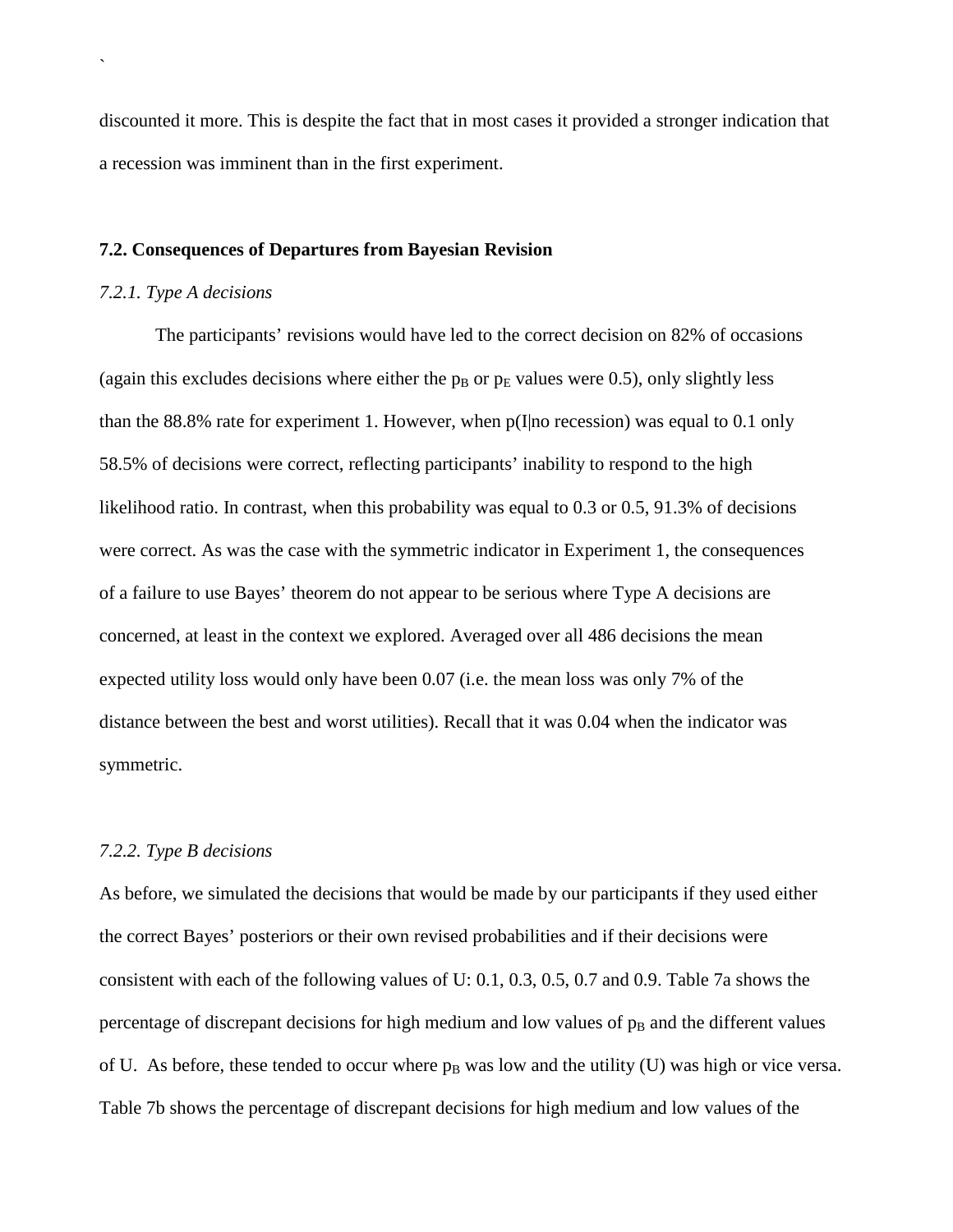likelihood ratio and different values of U. As expected, given the conservatism shown by the participants and the neglect of the values of  $p(I|$  no recession), discrepant decisions would be more common the greater the value of the likelihood ratio. However, this was not the case when U is low.

`

| Utility of certain payoff (U) |      |          |      |      |      |  |
|-------------------------------|------|----------|------|------|------|--|
| Bayes posterior<br>$(p_B)$    | 0.1  | 0.3      | 0.5  | 0.7  | 0.9  |  |
| below $0.33$                  | 1.9  | 1.9      | 4.5  | 23.6 | 26.8 |  |
| 0.33 to under 0.67            | 5.2  | 5.2      | 30.5 | 26.4 | 2.3  |  |
| 0.67 and over                 | 24.0 | 60.0     | 29   | 8.5  | 0.5  |  |
| Overall                       | 10   | 24.9     | 22.2 | 18.8 | 8.9  |  |
|                               |      | Table 7a |      |      |      |  |

Percentage of discrepant decisions for high medium and low values of  $p_B$ 

|                  | Utility of certain payoff (U) |      |      |      |      |  |
|------------------|-------------------------------|------|------|------|------|--|
| Likelihood ratio | 0.1                           | 0.3  | 0.5  | 0.7  | 0.9  |  |
| <2               | 7.5                           | 17.3 | 11.7 | 14.5 | 13.1 |  |
| $2$ to $3$       | 13                            | 20.4 | 16.7 | 15.7 | 8.3  |  |
| >5               | 14.4                          | 34.9 | 35.9 | 24.9 | 4.8  |  |

# **Table 7b Percentage of discrepant decisions for different likelihood ratios**

Tables 8a and 8b show that, as with a symmetric indicator, on average decision makers are unlikely to lose much satisfaction by employing their judgment to revise their prior probabilities rather than Bayes' theorem. The maximum value recorded in the two tables is 0.089. However, even this utility loss is only 8.9% of the difference between the utilities of the worst and best possible outcomes and most of the other mean expected utility losses were less than 5% of this difference.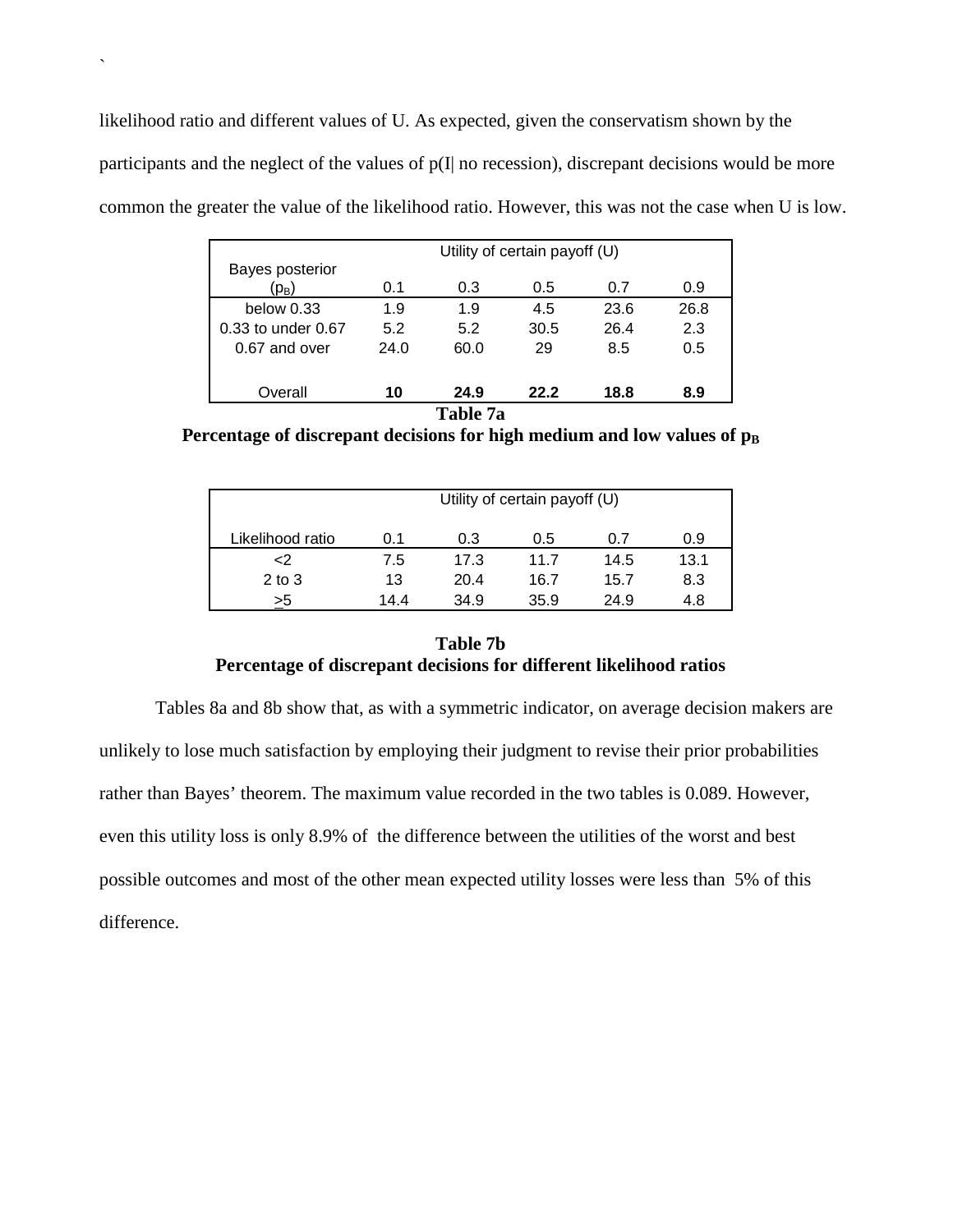|                                      | Utility of certain payoff (U) |       |       |       |       |  |
|--------------------------------------|-------------------------------|-------|-------|-------|-------|--|
| Bayes posterior<br>(р <sub>в</sub> ) | 0.1                           | 0.3   | 0.5   | 0.7   | 0.9   |  |
| below $0.33$                         | 0.000                         | 0.008 | 0.014 | 0.026 | 0.015 |  |
| 0.33 to under 0.67                   | 0.008                         | 0.010 | 0.027 | 0.046 | 0.006 |  |
| 0.67 and over                        | 0.013                         | 0.080 | 0.089 | 0.042 | 0.003 |  |
|                                      |                               |       |       |       |       |  |
| Overall                              | 0.008                         | 0.036 | 0.046 | 0.038 | 0.008 |  |

**Table 8a Mean utility losses for high medium and low values of**  $p_B$ 

|                  | Utility of certain payoff (U) |       |       |       |       |  |
|------------------|-------------------------------|-------|-------|-------|-------|--|
| Likelihood ratio | 0.1                           | 0.3   | 0.5   | 0.7   | 0.9   |  |
| $\mathsf{C}2$    | 0.010                         | 0.022 | 0.022 | 0.022 | 0.010 |  |
| $2$ to $3$       | 0.006                         | 0.030 | 0.031 | 0.018 | 0.004 |  |
| >5               | 0.007                         | 0.053 | 0.079 | 0.065 | 0.008 |  |
|                  |                               |       |       |       |       |  |

| <b>Table 8b</b>                                     |  |  |  |  |  |  |
|-----------------------------------------------------|--|--|--|--|--|--|
| Mean utility losses for different likelihood ratios |  |  |  |  |  |  |

# **8. DISCUSSION AND CONCLUSIONS**

`

Our study differs in three important aspects from those reported in earlier research into the extent to which people's revised probabilities conform to Bayes theorem. First our tasks involved the revision of participants' own subjective probabilities in the light of new information. Secondly the revision was set within the context of a decision. Thirdly, the consequences for decisions of any departures from the probabilities indicated by Bayes theorem were assessed. In general, we found that people tended to overreact to a symmetric indicator when their prior probability of a recession was low and underreact when it was high. This led to a reluctance to estimate extreme posterior probabilities and may have arisen because they used a heuristic that involved averaging their prior probability with p(I|recession). In contrast, they tended underreact to an asymmetric indicator and hence were conservative in their revisions. The discounting of the new information in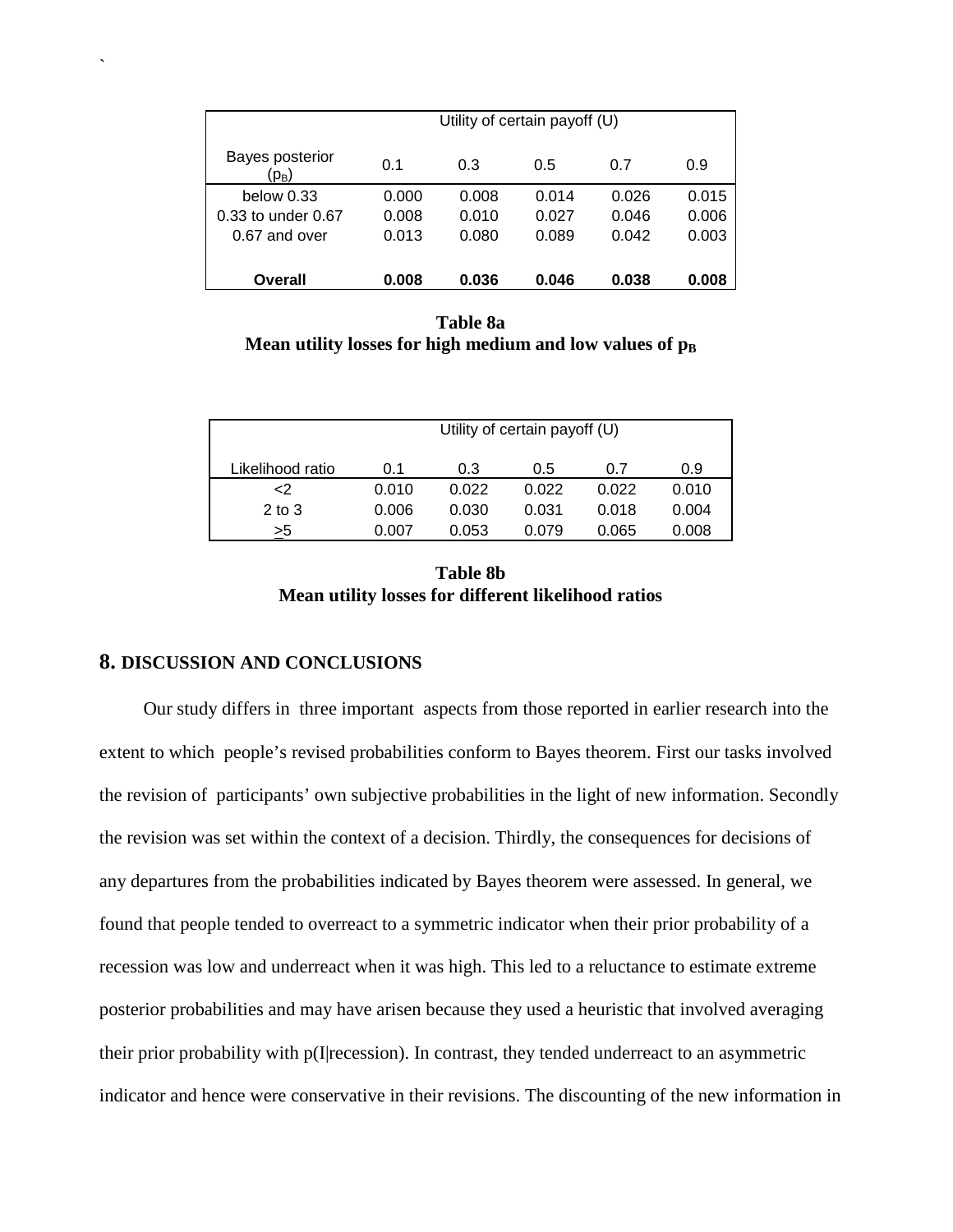this case may have resulted from the more complex information about the indicator's reliability which many participants may have had difficulty in absorbing.

`

Despite these biases, we found that discrepant decisions resulting from departures from Bayes' theorem were relatively rare whether the indicator was symmetric or asymmetric. Moreover, the consequences of these errors, when assessed in terms of the mean loss of utility, were typically far from serious. If these results could be generalized beyond the immediate context of our experiments (we discuss reservations as to whether this would be the case below) then they would have a number of implications. For example, they would suggest that models which attempt to predict the choices of decision makers on the assumption that they do revise their probabilities according to Bayes' theorem would still be accurate even though this assumption is unlikely to be valid (e.g., Schnader and Stekler, 1998). Second, they would suggest that in decision support systems an emphasis should be placed on the elicitation of well calibrated prior probabilities in the first place, rather than Bayesian revision of these probabilities. Imposing Bayes-revised probabilities on decision makers may be unnecessary and problematical for those who seek ownership of their decision processes and regard the Bayes formula as a black box.

Of course, our findings may be dependent on the specific characteristics and context of the task that we employed. It involved people revising *their own* prior beliefs about probabilities in order to make decisions that will be similar to those that they will face in their professional lives. Nevertheless, our experiments only allowed us to explore the effect of indicators that were (with the exception of where the likelihood ratio was 1) designed to encourage prior probabilities to be revised upwards. In addition, setting the revision task within the context of a decision carries some dangers. In particular, there is evidence that forecasts can be biased by the relative attractiveness of potential outcomes of the decision (Weber, 1994; Fildes et al., 2009). For example, people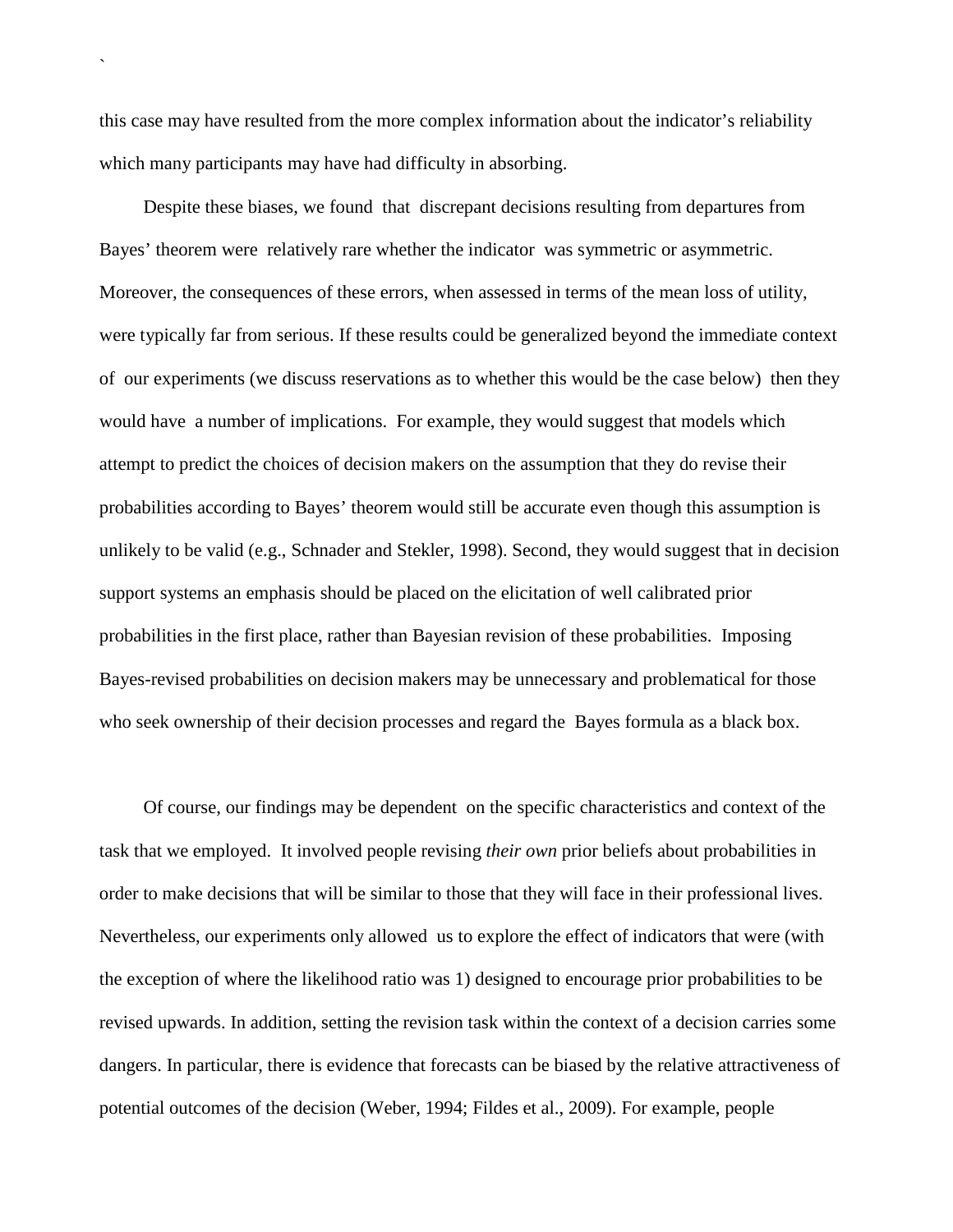sometimes confuse forecasts with decisions that will subsequently be based on them and bias their forecasts in the direction of the most desirable outcomes (Krizan and Windschitl, 2007). The specific context of this experiment -forecasting recessions - may also have had a particular influence on the results we obtained (Holt and Smith 2009). It is likely that participants will have had prior beliefs about the reliability of economic indicators and it is possible that skepticism about the accuracy of macro-economic forecasts may have distorted their use of the supplied likelihoods. However, again there is no evidence that the economic indicator forecasts were ignored. Indeed, as we've seen, when people had low prior probabilities and the indicator was symmetric they tended to overreact to the forecasts based on the indicators.

`

The presentation of the likelihoods as percentages is another factor that potentially limits the extent to which inferences can be drawn from our results. These percentages provided no direct information on the relative frequency of the conjunction of events (a recession occurring *and* a forecast of recession) which can help to simplify the Bayesian computations. Also the percentages were presented to participants while in many situations they will be learned over time as part of an experiential process. However, as we argued earlier, these limitations may be typical of many realworld situations and given that the impact of departures from Bayes' theorem in our experiment were rare and inconsequential, a removal of this limitation would be expected to lead to only marginal reductions in the frequency of discrepant decisions.

Finally, our task imposed a decomposition structure on the decision makers. The elicitation of prior probabilities revised probabilities and the decisions to invest was achieved through separate questions which had to be answered sequentially. Our conclusions might not therefore be applicable in situations where risky decisions are made intuitively and where all information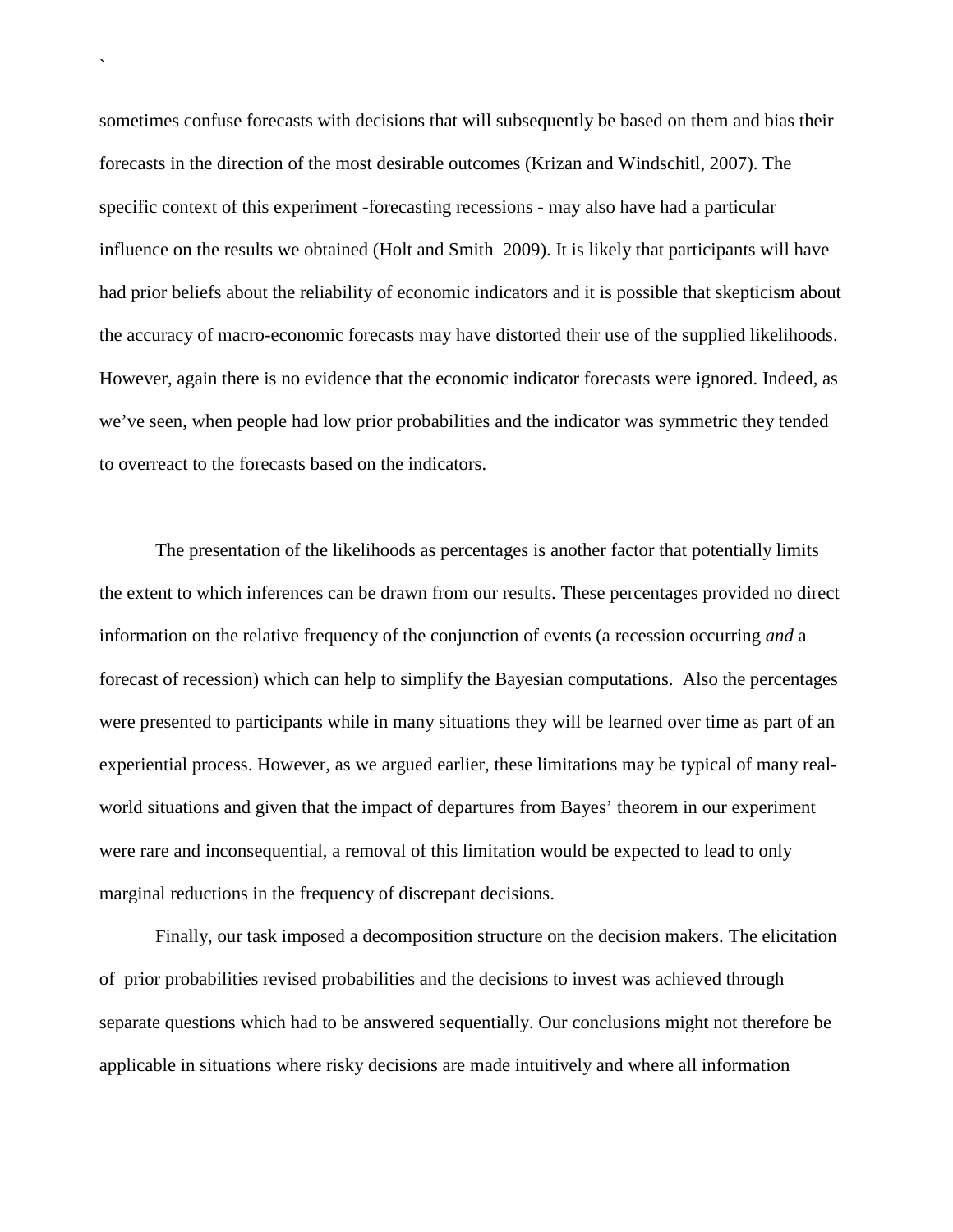relating to the problem is considered holistically and simultaneously rather than separately and serially.

The structures of our decision were relatively simple but they are likely to be typical of many decisions that people encounter. Promising extensions would be to further investigate how people perform on tasks where there are more than two possible outcomes, where the outcomes are measured on a continuous scale (e.g. future world temperatures) or where multiple rather than single sources of new information are provided (Cameron, 2005). In addition, further work could usefully examine the effect of indicators that encourage prior probabilities to be revised downwards (e.g. indicators that predict that a recession will not occur) and assess the extent to which our findings can be generalized to other contexts beyond economic forecasting.

# **REFERENCES**

`

Barbey, A.K. & Sloman, S.A. (2007). Base-rate respect: from ecological rationality to dual processes. *Behavioral and Brain Sciences*, 30, 241–297.

Barron, F.H. & Barrett, B.E. (1996). Decision quality using ranked attributes weights. *Management Science*, 42, 1515-1523.

Barton, A., Mousavi, S., & Stevens, J.R. (2007). A statistical taxonomy and another "chance" for natural frequencies. *Behavioral and Brain Sciences*, 30, 255-256.

Bolger, F. & Harvey, N. (1993). Context sensitive heuristics in statistical reasoning. *Quarterly Journal of Experimental Psychology*, 46A (4), 779-811

Bonaccio, S. & Dalal, R.S. (2006). Advice taking and decision making: an integrative literature review and implications for organizational sciences. *Organizational Behavior and Human* 

*Decision Processes*, 101, 127-151.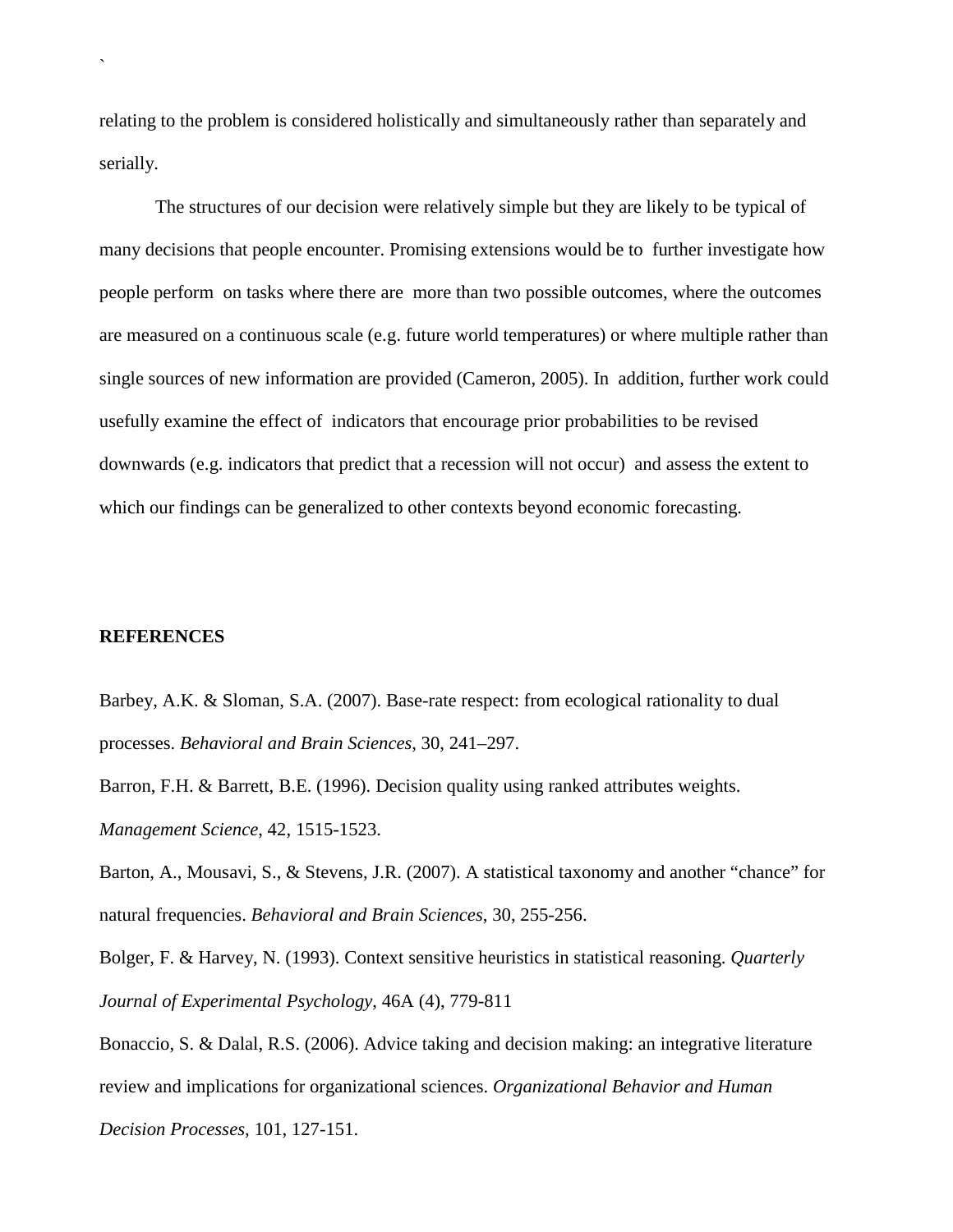Cameron. T.A. (2005). Updating subjective risks in the presence of conflicting information: an application to climate change. *Journal of Risk and Uncertainty*, 30, 63–97.

Charness, G., Karni, E., & Levin, D. (2007). Individual and group decision making under risk: an experimental study of Bayesian updating and violations of first-order stochastic dominance.

*Journal of Risk and Uncertainty*, [35,](http://www.springerlink.com/content/0895-5646/35/2/) 129-148.

`

Cosmides, L. & Tooby, J. (1996). Are humans good intuitive statisticians after all? Rethinking some conclusions from the literature on judgment under uncertainty. *Cognition*, 58, 1–73.

Edwards, W. (1968) Conservatism in human information processing. In: B. Kleinmuntz B (Ed.), *Formal Representation of Human Judgment* (pp. 17-52). New York: Wiley.

Eger, C. & Dickhaut, J. (1982). An examination of conservative information processing bias in an accounting framework. *Journal of Accounting Research*, 20, 711-723.

Evans, J. ST. B.T., Handley, S.J., Over, D.E., Perham, N., & Thompson, V.A. (2000). Frequency versus probability formats in statistical word problems. *Cognition*, 77, 197- 213.

Evans, J. ST. B.T., Handley, S.J., Over, D.E., & Perham, N. (2002). Background beliefs in Bayesian inference. *Memory and Cognition*, 30, 179-190.

Fildes, R., Goodwin, P., Lawrence, M., & Nikolopoulos, K. (2009). [Effective forecasting and](https://mgt.bath.ac.uk/exchweb/bin/redir.asp?URL=http://www.sciencedirect.com/science?_ob=GatewayURL%26_method=citationSearch%26_urlVersion=4%26_origin=SDVIALERTHTML%26_version=1%26_uoikey=B6V92-4VC73VJ-1%26md5=1250395cd78faa3c1b7b477e5ace3e59)  [judgmental adjustments: an empirical evaluation and strategies for improvement in supply-chain](https://mgt.bath.ac.uk/exchweb/bin/redir.asp?URL=http://www.sciencedirect.com/science?_ob=GatewayURL%26_method=citationSearch%26_urlVersion=4%26_origin=SDVIALERTHTML%26_version=1%26_uoikey=B6V92-4VC73VJ-1%26md5=1250395cd78faa3c1b7b477e5ace3e59)  [planning.](https://mgt.bath.ac.uk/exchweb/bin/redir.asp?URL=http://www.sciencedirect.com/science?_ob=GatewayURL%26_method=citationSearch%26_urlVersion=4%26_origin=SDVIALERTHTML%26_version=1%26_uoikey=B6V92-4VC73VJ-1%26md5=1250395cd78faa3c1b7b477e5ace3e59) *International Journal of Forecasting*, 25, 3-23.

Gigerenzer, G. & Hoffrage, U. (1995). How to improve Bayesian reasoning without instruction: frequency formats. *Psychological Review*, 102, 684–704.

Girotto, V. & Gonzalez, M. (2001). Solving probabilistic and statistical problems: a matter of information structure and question form. *Cognition*, 78, 247-276.

Goodwin, P. & Wright, G. (2014). *Decision Analysis for Management Judgment*. Fifth Edition. Chichester: Wiley.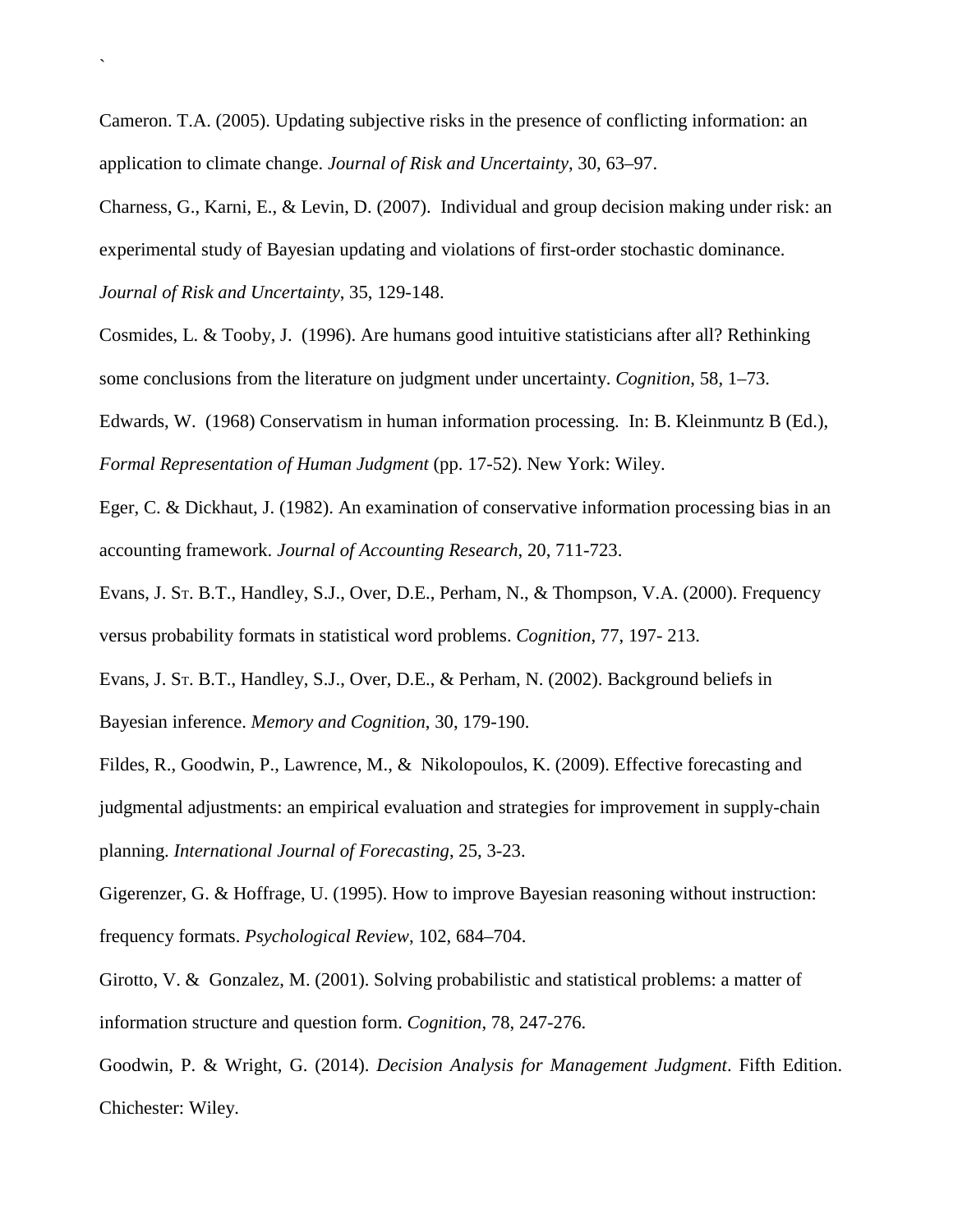Goodwin, P. (2005). Providing support for decisions based on time series information under conditions of asymmetric loss. *European Journal of Operational Research*, 163(2), 388-402. Goodwin, P. (2015). When simple alternatives to Bayes formula work well: Reducing the cognitive load when updating probability forecasts. *Journal of Business Research*. 68, 1686-1691. Grether, D.M. (1992). Testing Bayes' rule and the representativeness heuristic: Some experimental

`

evidence. *Journal of Economic Behavior and Organization*, 17, 31-57.

Hogarth, R.M. & Einhorn, H.J. (1992). Order effects in belief updating: the belief-adjustment model. *Cognitive Psychology,* 24, 1-55.

Holt, C.A. & Smith, A.M. (2009). An update on Bayesian updating. *Journal of Economic Behavior and Organization*, 69, 125–134.

Kahneman, D. & Tversky, A. (1973). On the psychology of prediction. *Psychological Review*, 80, 237-251.

[Koehler,](http://apps.isiknowledge.com.ezp2.bath.ac.uk/DaisyOneClickSearch.do?product=WOS&search_mode=DaisyOneClickSearch&db_id=&SID=Q2nHiEIPknAD@i8aPKC&name=Koehler%20JJ&ut=A1996VJ18200001&pos=1) J.J. (1996). The base rate fallacy reconsidered: descriptive normative and methodological challenges*. Behavioral and Brain Sciences*, 19: 1-.

Krizan, Z. & Windschitl, P.D. (2007). The influence of outcome desirability on optimism. *Psychological Bulletin*, 133, 95–121.

Lawrence, M. & O'Connor, M. (1992). Exploring Judgemental Forecasting. *International Journal of Forecasting*, 8, 15-26.

Liang, K-Y. & Zeger, S.L. (1986). Longitudinal data analysis using generalized linear models. *Biometrika*, 73, 13-22.

Mahmoud, A.E. & Grether, D.M. (1995). Are people Bayesian? Uncovering behavioral strategies*. Journal of the American Statistical Association*, 90, 1137-1145.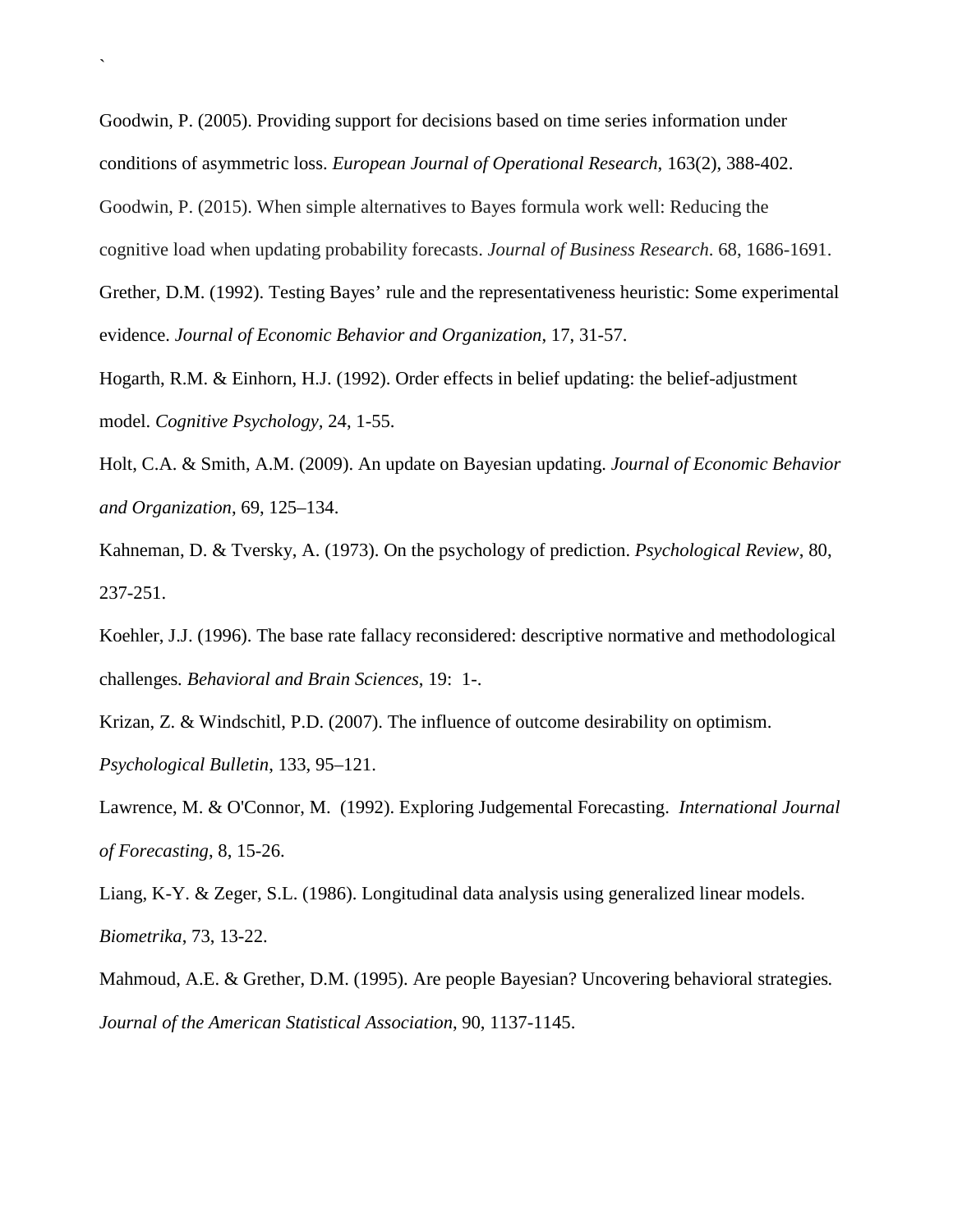Önkal, D., Goodwin, P., Thomson, M., Gönül, M.S., & Pollock, A. (2009). The relative influence of advice from human experts and statistical methods on forecast adjustments. *Journal of Behavioral Decision Making*, 22, 390-409.

`

Pan, W. (2001). Akaike's information criterion in generalized estimating equations. *Biometrics*, 57, 120-125.

Phillips, L.D. & Edwards, W. (1966). Conservatism in simple probability inference tasks. *Journal of Experimental Psychology*, 72, 346-357.

Schnader, M.H. & Stekler, H.O. (1998). Sources of turning point forecast errors. *Applied Economics Letters*, 5, 519–521.

Thompson, W.C. & Schumann, E.L. (1987). Interpretation of statistical evidence in criminal trials: the prosecutor's fallacy and the defense attorney's fallacy. *Law and Human Behavior*, 11, 167-187.

Villejoubert, G. & Mandel, D.R. (2002). The inverse fallacy: An account of deviations from

Bayes's Theorem and the additivity principle. *Memory and Cognition*, 30, 171-178.

Weber, E.U. (1994). From subjective probabilities to decision weights: The effect of asymmetric loss functions on the evaluation of uncertain outcomes and events. *Psychological Bulletin*, 115, 228-242.